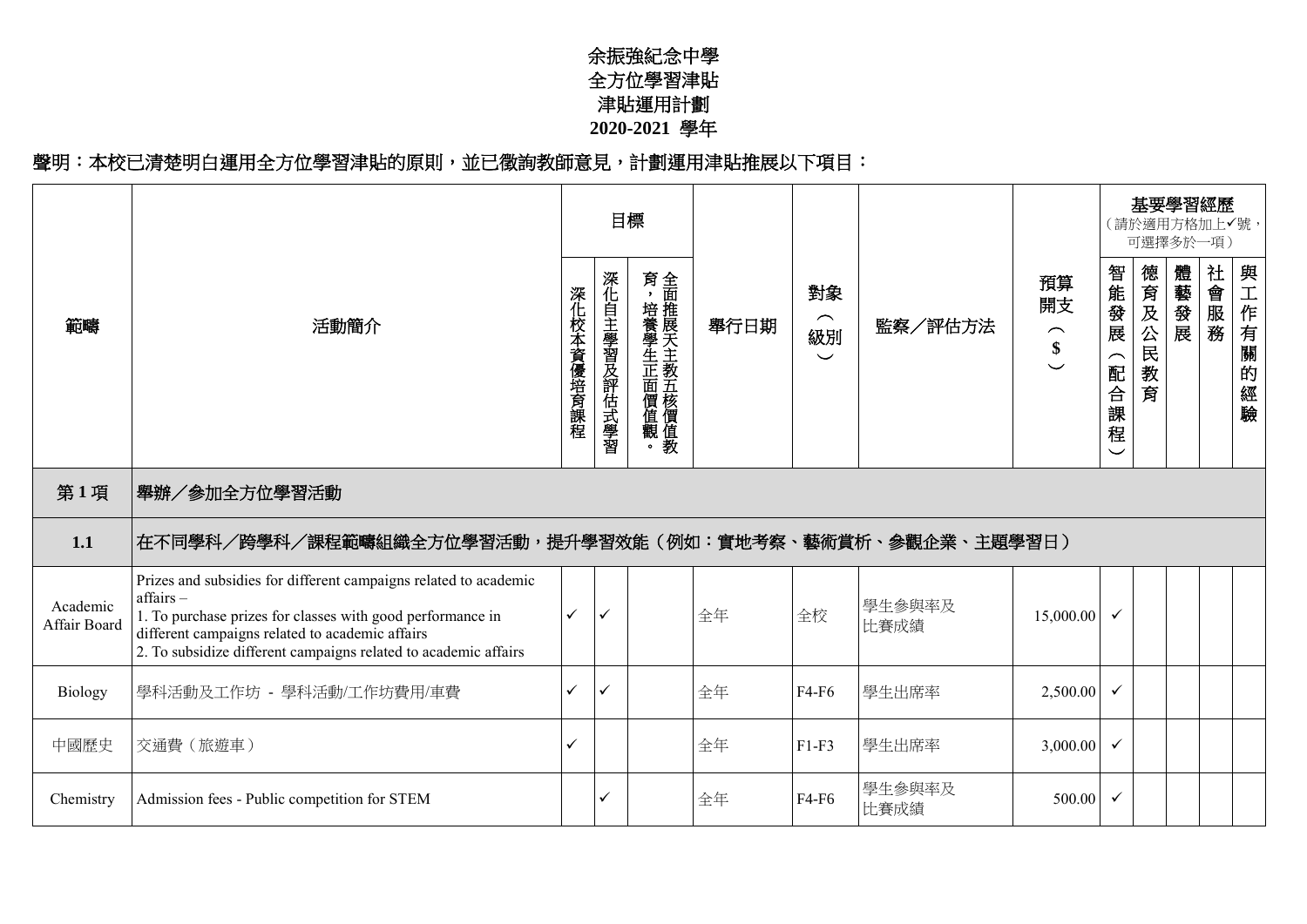|                                    |                                                                               |            | 目標           |              |         |                                                     |                 |                                                                                 |                                   |                 | 可選擇多於一項) | 基要學習經歷<br>(請於適用方格加上√號, |          |
|------------------------------------|-------------------------------------------------------------------------------|------------|--------------|--------------|---------|-----------------------------------------------------|-----------------|---------------------------------------------------------------------------------|-----------------------------------|-----------------|----------|------------------------|----------|
| 範疇                                 | 活動簡介                                                                          | 深化校本資優培育課程 | 深化自主學習及評估式學習 | 育,培養學生正面價值觀。 | 舉行日期    | 對象<br>$\widehat{\phantom{m}}$<br>級別<br>$\checkmark$ | 監察/評估方法         | 預算<br>開支<br>$\widehat{\phantom{1}}$<br>$\boldsymbol{\$}$<br>$\overline{\smile}$ | 智能發展<br>(配合課<br>程<br>$\checkmark$ | 德育及公民<br>教<br>育 | 體藝發展     | 社會服務                   | 與工作有關的經驗 |
| English                            | English readers for junior form - F.1-3 readers (extensive reading<br>scheme) | ✓          |              |              | 全年      | $F1-F3$                                             | 學生參與閱讀計劃比<br>率  | 12,000.00                                                                       | $\checkmark$                      |                 |          |                        |          |
| English                            | English Speaking Day materials and prizes                                     | ✓          |              |              | 全年      | $F1-F6$                                             | 學生參與率           | 4,000.00                                                                        | $\checkmark$                      |                 |          |                        |          |
| English                            | English Fun Day                                                               | ✓          |              |              | 全年      | $F1-F6$                                             | 學生參與率           | 3,000.00                                                                        | $\checkmark$                      |                 |          |                        |          |
| English                            | F2 Drama Performance                                                          | ✓          |              |              | 全年      | F2                                                  | 學生參與率           | 800.00                                                                          | $\checkmark$                      |                 |          |                        |          |
| English                            | English Passport + delivery fee                                               | ✓          |              |              | 全年      | $F1-F5$                                             | 學生參與率及獲獎章<br>比率 | 7,000.00                                                                        | $\checkmark$                      |                 |          |                        |          |
| English                            | Coach rental for Speech Festival                                              | ✓          |              |              | 全年      | $F1-F3$                                             | 學生參與率           | 3,000.00                                                                        | $\checkmark$                      |                 |          |                        |          |
| English                            | Coach rental for English Activities                                           | ✓          |              |              | 全年      | 全校                                                  | 學生參與率           | 2,000.00                                                                        | $\checkmark$                      |                 |          |                        |          |
| English                            | Enrolment fees for Speech Festival and related activities                     | ✓          |              |              | 全年      | 全校                                                  | 學生參與率及<br>比賽成績  | 10,000.00                                                                       | $\checkmark$                      |                 |          |                        |          |
| Mathematics<br>and Science<br>Week | Prizes for Water Rocket Competition - Stationery                              |            | ✓            |              | 2021年4月 | ${\rm F2}$                                          | 學生參與率及<br>比賽成績  | 450.00                                                                          | $\checkmark$                      |                 |          |                        |          |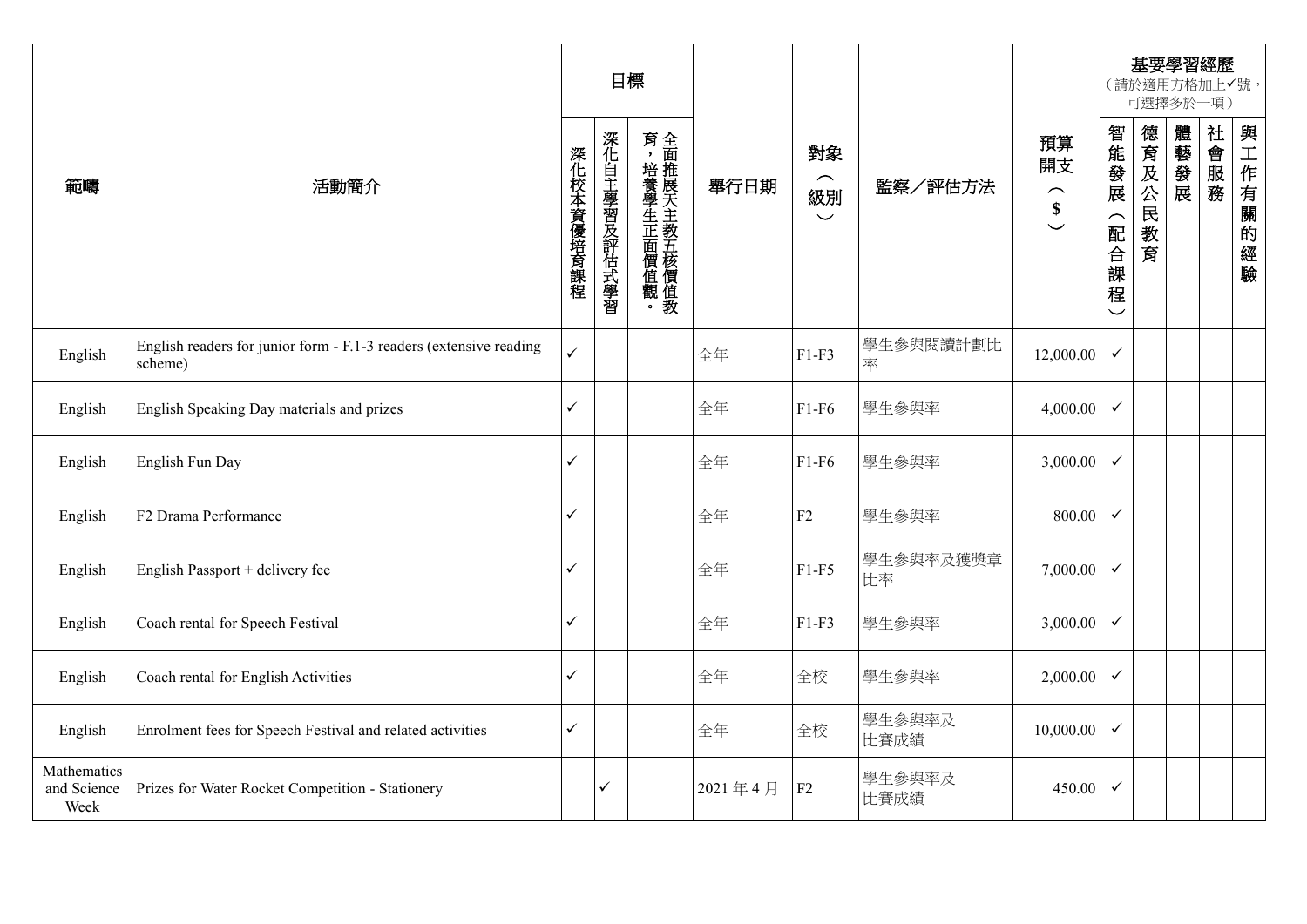|                                    |                                                             |            | 目標           |              |            |                                  |                |                                                                  |                               |         | 基要學習經歷<br>(請於適用方格加上√號,<br>可選擇多於一項) |      |              |
|------------------------------------|-------------------------------------------------------------|------------|--------------|--------------|------------|----------------------------------|----------------|------------------------------------------------------------------|-------------------------------|---------|------------------------------------|------|--------------|
| 範疇                                 | 活動簡介                                                        | 深化校本資優培育課程 | 深化自主學習及評估式學習 | 育,培養學生正面價值觀。 | 舉行日期       | 對象<br>$\frown$<br>級別<br>$\smile$ | 監察/評估方法        | 預算<br>開支<br>$\left( \begin{array}{c} 1 \\ 1 \end{array} \right)$ | 智能發展<br>(配合課程<br>$\checkmark$ | 德育及公民教育 | 體藝發展                               | 社會服務 | 與工作有關的<br>經驗 |
| Mathematics<br>and Science<br>Week | Prizes for Inter-House Quiz Competition - Stationery        |            | ✓            |              | 2021年4月    | 全校                               | 學生參與率          | 1,500.00                                                         | $\checkmark$                  |         |                                    |      |              |
| Mathematics<br>and Science<br>Week | Prizes for Mbot Competition - Stationery                    |            | ✓            |              | 2021年4月    | 全校                               | 學生參與率及<br>比賽成績 | 500.00                                                           | $\checkmark$                  |         |                                    |      | ✓            |
| Mathematics<br>and Science<br>Week | Prizes and booth material for Science Fun Fare - Stationery |            | ✓            |              | 2021年4月    | 全校                               | 學生參與率          | 600.00                                                           | $\checkmark$                  |         |                                    |      |              |
| Mathematics<br>and Science<br>Week | Visit Museum - Rent Travelling Bus and tickets              |            | ✓            |              | 2021年4月    | 全校                               | 學生參與率          | 1,200.00                                                         | $\checkmark$                  |         |                                    |      |              |
| Mathematics<br>and Science<br>Week | Board exhibition - Rental fees                              |            | ✓            |              | 2021年4月    | 全校                               | 學生參與率          | 2,200.00                                                         | ✓                             |         |                                    |      |              |
| Maths                              | F.1 Maths Competition - Champion Cups and medals            |            | ✓            |              | 2020年12月   | 中一                               | 學生參與率          | 1,600.00                                                         | $\checkmark$                  |         |                                    |      |              |
| Maths                              | Super 24 and CDSC Primary School Competition                |            |              | ✓            | 2020年12月全校 |                                  | 學生參與率          | 150.00                                                           | ✓                             |         |                                    | ✓    |              |
| Maths                              | International Competitions and Assessment for Schools       |            | ✓            |              | 2021年3月    | 全校                               | 學生參與率          | 800.00                                                           | $\checkmark$                  |         |                                    |      |              |
| Maths                              | Poly U Cap Test Competition                                 |            |              | ✓            | 2021年4月    | 全校                               | 學生參與率          | 110.00                                                           | $\checkmark$                  |         |                                    |      |              |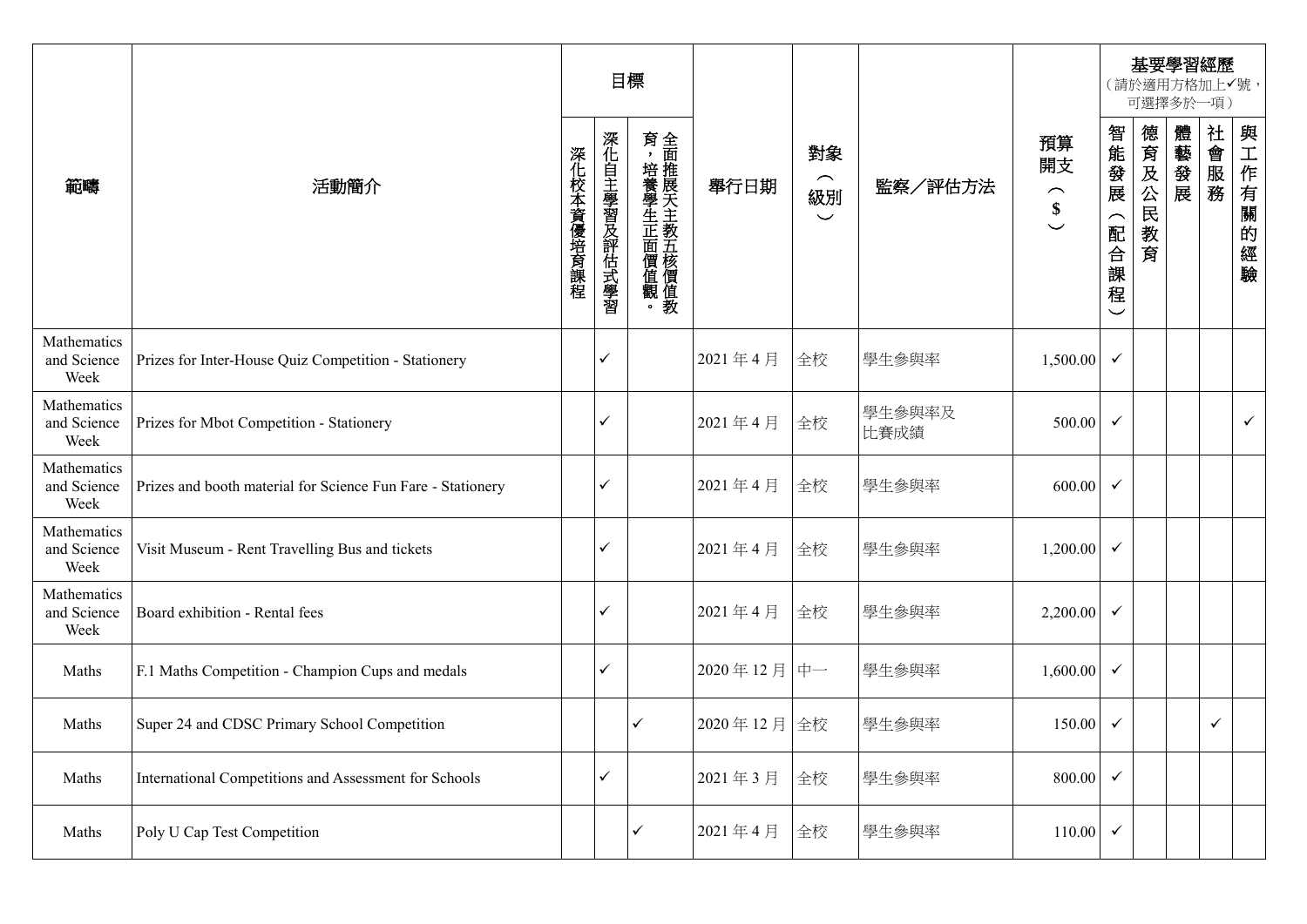|                                       |                                                                               |            |              | 目標                       |                 |                                                     |         |                                                                          |                               |                 | 可選擇多於一項) | 基要學習經歷<br>(請於適用方格加上√號, |                      |
|---------------------------------------|-------------------------------------------------------------------------------|------------|--------------|--------------------------|-----------------|-----------------------------------------------------|---------|--------------------------------------------------------------------------|-------------------------------|-----------------|----------|------------------------|----------------------|
| 範疇                                    | 活動簡介                                                                          | 深化校本資優培育課程 | 深化自主學習及評估式學習 | 育,培養學生正面價值觀。全面推展天主教五核價值教 | 舉行日期            | 對象<br>$\widehat{\phantom{1}}$<br>級別<br>$\checkmark$ | 監察/評估方法 | 預算<br>開支<br>$\widehat{\phantom{m}}$<br>$\boldsymbol{\$}$<br>$\checkmark$ | 智能發展<br>(配合課程<br>$\checkmark$ | 德育及公民<br>教<br>育 | 體藝發展     | 社會服務                   | 與工作有<br>關<br>的<br>經驗 |
| Maths                                 | <b>Competition Enrollment Fee</b>                                             | ✓          |              |                          | 05/2021         | 全校                                                  | 學生參與率   | 800                                                                      | $\checkmark$                  |                 |          |                        |                      |
| Maths                                 | 數學尖子導師費用                                                                      |            | ✓            |                          | 全年              | 全校                                                  | 學生參與率   | 27,500.00                                                                | $\checkmark$                  |                 |          |                        |                      |
| Science                               | Coach fee - Visiting science-themed museum                                    |            | ✓            |                          | 全年              | $F1-F2$                                             | 學生參與率   | 1,400.00                                                                 | $\checkmark$                  |                 |          |                        |                      |
| Technology<br>and Living              | 旅遊巴費用 - 參觀「房屋長者安居資源中心」                                                        |            | ✓            |                          | 2021年5月         | F1                                                  | 學生參與率   | 2,200.00                                                                 | $\checkmark$                  | $\checkmark$    |          |                        |                      |
| Tourism and<br>Hospitality<br>Studies | Student Field Study Subsidies - Subsidies for transportation<br>(\$16@person) |            | ✓            |                          | 全年              | F4-F6                                               | 學生參與率   | 300.00                                                                   | $\checkmark$                  |                 |          | $\checkmark$           |                      |
| 中文                                    | 廣泛閱讀計劃                                                                        | ✓          |              |                          | 全年              | 全校                                                  | 學生參與率   | 15,000.00                                                                | $\checkmark$                  |                 |          |                        |                      |
| 中文                                    | 聯校口試租旅遊車費用 - 津貼兩次中六學生聯校口試租旅遊<br>車費用                                           | ✓          |              |                          | $09/20 - 08/21$ | 全校                                                  | 學生參與率   | 3,200.00                                                                 | $\checkmark$                  |                 |          |                        |                      |
| 中文                                    | 閱讀報告比賽                                                                        | ✓          |              |                          | 全年              | 全校                                                  | 學生參與率   | 660.00                                                                   | $\checkmark$                  |                 |          |                        |                      |
| 中文                                    | 專題講座                                                                          | ✓          |              |                          | $09/20 - 08/21$ | 全校                                                  | 學生參與率   | 8,000.00                                                                 | $\checkmark$                  |                 |          |                        |                      |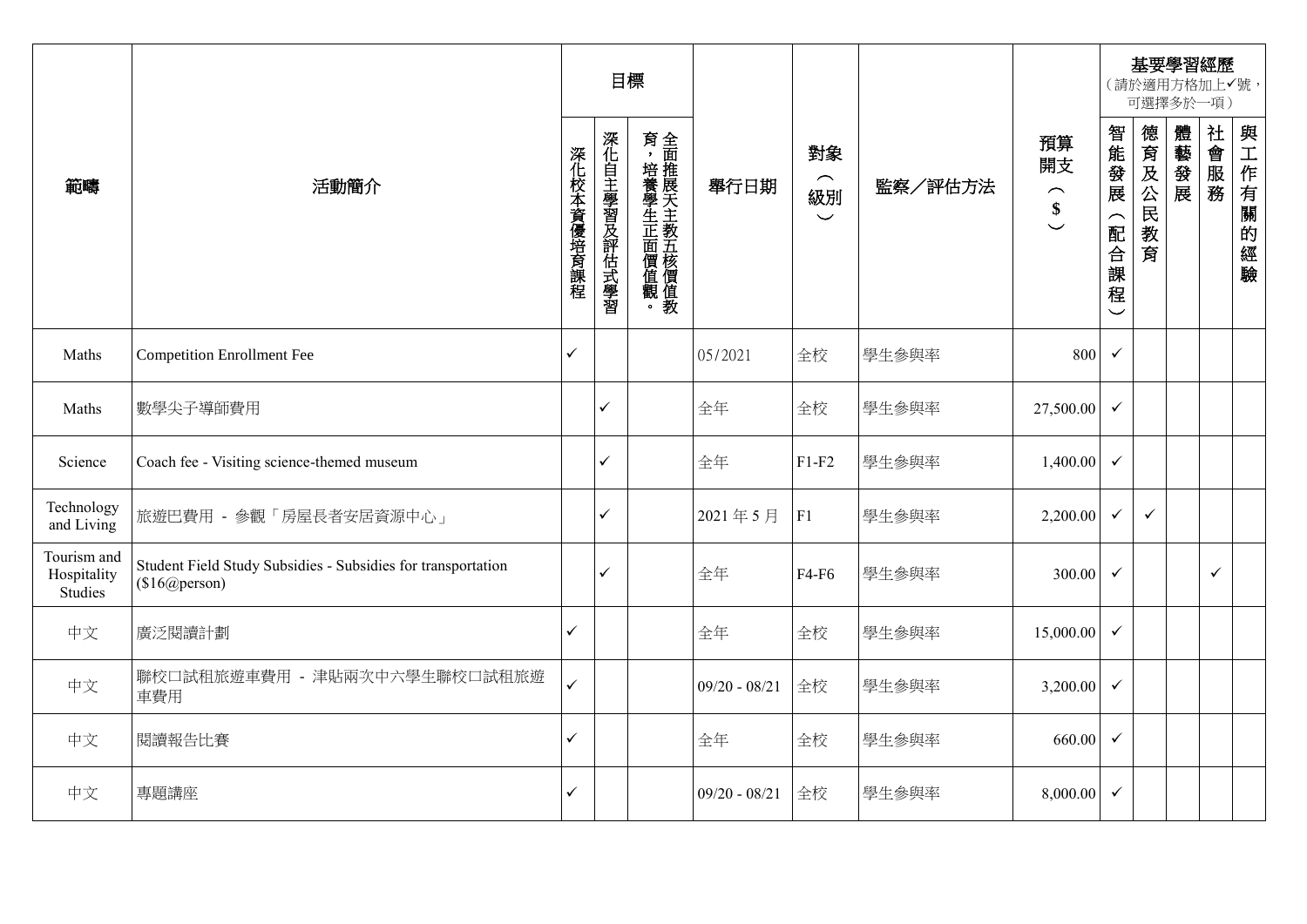|                     |                                                                                                 |            |              | 目標                       |             |                                                |         |                                             |                                       |                 | 基要學習經歷<br>〔請於適用方格加上✔號,<br>可選擇多於一項 |          |                  |
|---------------------|-------------------------------------------------------------------------------------------------|------------|--------------|--------------------------|-------------|------------------------------------------------|---------|---------------------------------------------|---------------------------------------|-----------------|-----------------------------------|----------|------------------|
| 範疇                  | 活動簡介                                                                                            | 深化校本資優培育課程 | 深化自主學習及評估式學習 | 育,培養學生正面價值觀。全面推展天主教五核價值教 | 舉行日期        | 對象<br>$\sim$<br>級別<br>$\overline{\phantom{0}}$ | 監察/評估方法 | 預算<br>開支<br>$\widehat{\phantom{1}}$<br>$\$$ | 智能發展<br>配合<br>一課<br>程<br>$\checkmark$ | 德育及公民<br>教<br>育 | 體藝發展                              | 社會服<br>務 | 與工作有<br>關的<br>經驗 |
| 圖書館                 | 圖書館硬筆書法比賽獎品<br>由老師擔任評判,選出得獎者<br>冠軍 150X2,亞軍 100X2,季軍 50X2 (高級初級組)                               |            | ✓            |                          | 全年          | 全校                                             | 學生參與率   | 400.00                                      | $\checkmark$                          |                 |                                   |          |                  |
| 語文周                 | 宣傳及佈置 - 宣傳海報、壁報製作及攤位佈置                                                                          |            | ✓            |                          | 2021年5月     | 全校                                             | 學生參與率   | 300.00                                      |                                       |                 |                                   |          |                  |
| <b>HMSC</b>         | Extended Learning Activities - Enrollment Fee                                                   |            | ✓            |                          | 全年          | 中五                                             | 學生參與率   | 1,500.00                                    | $\checkmark$                          |                 |                                   |          |                  |
| 1.2                 | 按學生的興趣和能力,組織多元化全方位學習活動,發展學生潛能,建立正面價值觀和態度(例如:多元智能活動、體藝文化活動、領袖訓練、服務<br>學習、學會活動、校隊訓練、制服團隊活動、軍事體驗營) |            |              |                          |             |                                                |         |                                             |                                       |                 |                                   |          |                  |
| Activity<br>Section | Community Day - Transportation for teachers                                                     |            |              | ✓                        | 2020年11月 全校 |                                                | 學生的投入度  | 2,800.00                                    |                                       | $\checkmark$    |                                   |          |                  |
| Activity<br>Section | Form Three Life Wide Learning Day - Subsidies for the enrollment<br>fee                         |            | ✓            |                          | 2021年3月     | 中三                                             | 學生的投入度  | 10,000.00                                   |                                       |                 |                                   |          | $\checkmark$     |
| Activity<br>Section | House Activity Day - Subsidies for the enrollment fee                                           |            | ✓            | ✓                        | 2021年7月     | 中一                                             | 學生的投入度  | 14,000.00                                   |                                       | $\checkmark$    |                                   |          |                  |
| Activity<br>Section | Marial Art Competition - Enrollment Fee                                                         |            | ✓            |                          | 全年          | 全校                                             | 學生參與率   | 500.00                                      |                                       |                 | $\checkmark$                      |          |                  |
| Activity<br>Section | Debate Competition - Enrollment Fee, Prize for interhouse<br>competition                        |            | ✓            |                          | 全年          | 全校                                             | 學生參與率   | 4,500.00                                    |                                       | $\checkmark$    |                                   |          |                  |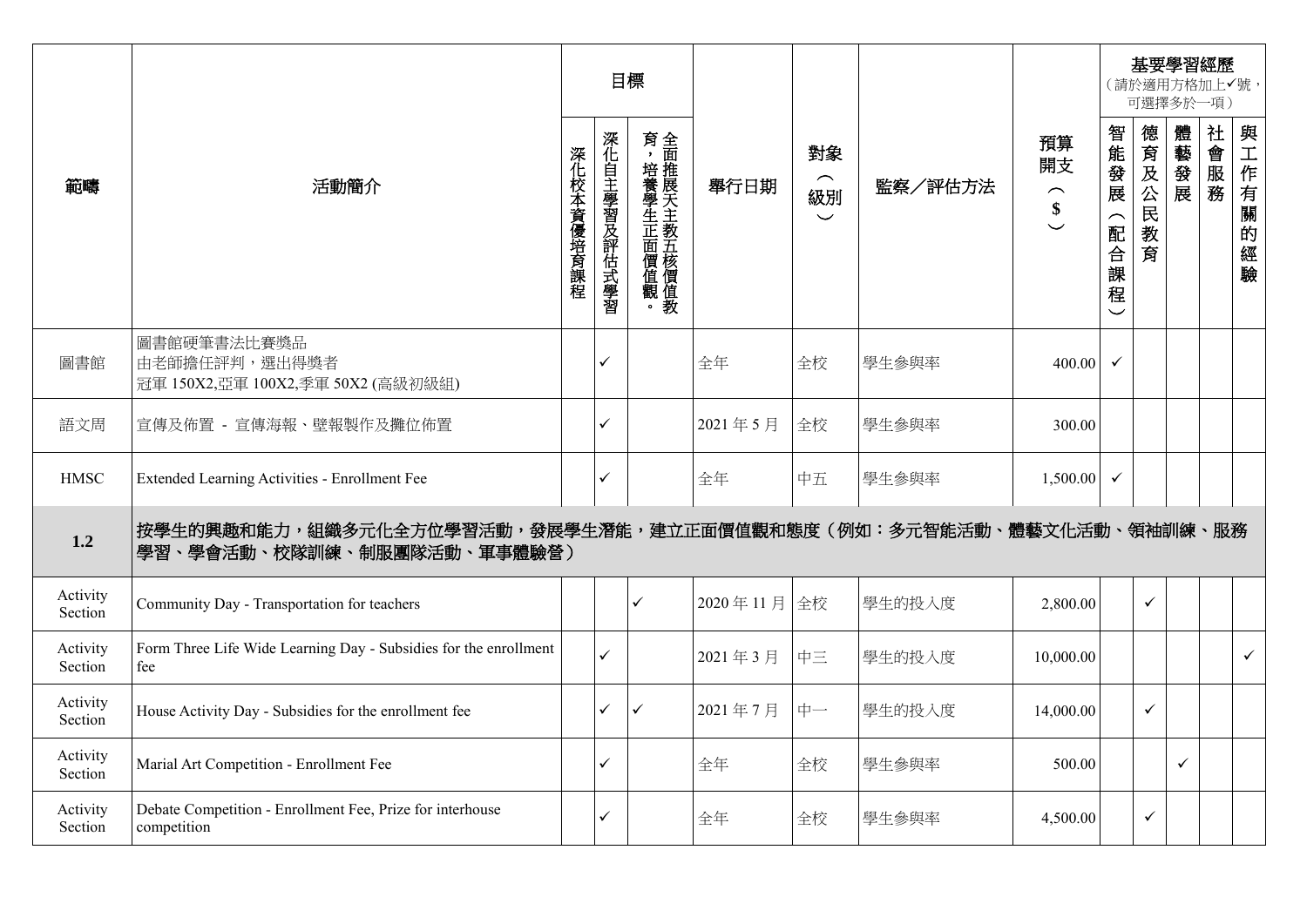|                     |                                                         |            |              | 目標           |      |                                                 |         |                                                |                                   |                 | 可選擇多於一項)     | 基要學習經歷<br>(請於適用方格加上√號, |              |
|---------------------|---------------------------------------------------------|------------|--------------|--------------|------|-------------------------------------------------|---------|------------------------------------------------|-----------------------------------|-----------------|--------------|------------------------|--------------|
| 範疇                  | 活動簡介                                                    | 深化校本資優培育課程 | 深化自主學習及評估式學習 | 育,培養學生正面價值觀。 | 舉行日期 | 對象<br>$\widehat{\phantom{m}}$<br>級別<br>$\smile$ | 監察/評估方法 | 預算<br>開支<br>$\frown$<br>$\overset{\$}{\smile}$ | 智能發展<br>(配合課<br>程<br>$\checkmark$ | 德育及公民<br>教<br>育 | 體藝發展         | 社會服務                   | 與工作有關的<br>經驗 |
| Activity<br>Section | Leadership Training - Enrollment Fee, Transportation    |            | ✓            | ✓            | 全年   | 全校                                              | 學生參與率   | 2,000.00                                       |                                   | $\checkmark$    |              |                        | $\checkmark$ |
| Activity<br>Section | Magic Club - Subsidies for the tutor's fee              |            | ✓            |              | 全年   | 全校                                              | 學生參與率   | 2,000.00                                       |                                   |                 | $\checkmark$ |                        |              |
| Activity<br>Section | Japanese Club - Subsidies for the tutor's fee           |            | ✓            |              | 全年   | 全校                                              | 學生參與率   | 4,000.00                                       |                                   |                 | $\checkmark$ |                        |              |
| Activity<br>Section | Computer Club - Subsidies for the tutor's fee           |            | ✓            |              | 全年   | 全校                                              | 學生參與率   | 4,500.00                                       |                                   |                 | $\checkmark$ |                        |              |
| Activity<br>Section | Campus TV - Subsidies for the tutor's fee               |            | ✓            |              | 全年   | 全校                                              | 學生參與率   | 4,000.00                                       |                                   |                 | $\checkmark$ |                        |              |
| Activity<br>Section | Chinese and PTH Club - Subsidies for the tutor's fee    |            | ✓            |              | 全年   | 全校                                              | 學生參與率   | 4,000.00                                       |                                   |                 | $\checkmark$ |                        |              |
| Activity<br>Section | Outdoor Activities - Enrollment Fee, Transportation etc |            | ✓            | ✓            | 全年   | 全校                                              | 學生參與率   | 3,000.00                                       |                                   | $\checkmark$    |              |                        |              |
| Career              | 生涯規劃工作坊 - 中五級生涯規劃工作坊及職場探訪活動                             |            |              | ✓            | 全年   | 中五                                              | 學生參與率   | 15,000.00                                      |                                   |                 |              |                        | $\checkmark$ |
| Career              | 職場探訪活動 - 3 次行業參觀:每一行業\$2800 * 2                         |            |              | ✓            | 全年   | F4-F6                                           | 學生參與率   | 4,000.00                                       |                                   |                 |              |                        | $\checkmark$ |
| Career              | 個人生涯規劃輔導 - 個人歷程檔案(FILE)或印刷                              |            |              | ✓            | 全年   | 中六                                              | 學生參與率   | 1,000.00                                       |                                   |                 |              |                        | $\checkmark$ |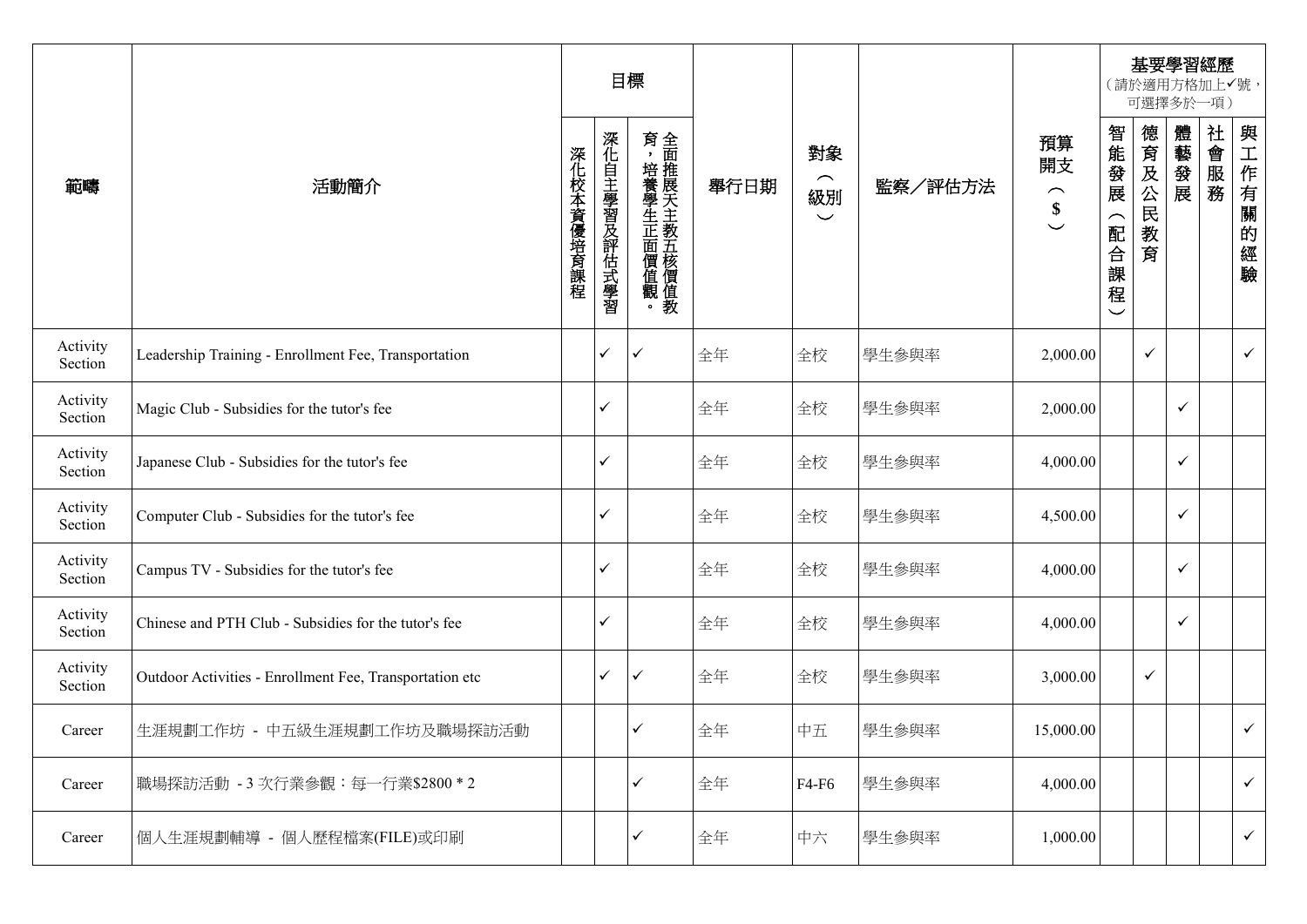|                  |                                                                                                     |            |              | 目標           |                |                                      |         |                                                               |                        |                 | 可選擇多於一項) | 基要學習經歷<br>(請於適用方格加上v號, |              |
|------------------|-----------------------------------------------------------------------------------------------------|------------|--------------|--------------|----------------|--------------------------------------|---------|---------------------------------------------------------------|------------------------|-----------------|----------|------------------------|--------------|
| 範疇               | 活動簡介                                                                                                | 深化校本資優培育課程 | 深化自主學習及評估式學習 | 育,培養學生正面價值觀。 | 舉行日期           | 對象<br>$\frown$<br>級別<br>$\checkmark$ | 監察/評估方法 | 預算<br>開支<br>$\widehat{\phantom{1}}$<br>$\overset{\$}{\smile}$ | 智能發展<br>(配合)<br>課<br>程 | 德育及公民<br>教<br>育 | 體藝發展     | 社會服務                   | 與工作有關的<br>經驗 |
| Career           | 英語模擬面試及聯招短文工作坊 - 英語模擬面試及聯招短文<br>工作坊                                                                 | ✓          |              | $\checkmark$ | 上學期            | 中六                                   | 學生參與率   | 10,000.00                                                     |                        |                 |          |                        | $\checkmark$ |
| Career           | 模擬放榜                                                                                                |            |              | ✓            | 下學期            | 中五                                   | 學生參與率   | 5,000.00                                                      |                        |                 |          |                        | $\checkmark$ |
| Career           | 交通津貼 - 生涯規劃活動時車費津貼(全方位學習日、職場探<br>訪等)                                                                |            | ✓            |              | 全年             | 中五                                   | 學生參與率   | 2,000.00                                                      |                        |                 |          |                        | $\checkmark$ |
| Career           | RST-RST 講座                                                                                          |            | ✓            | $\checkmark$ | 全年             | F4-F6                                | 學生參與率   | 1,500.00                                                      |                        | $\checkmark$    |          |                        | $\checkmark$ |
| Career           | 其他形式生涯規劃活動 - 如証書課程,裝備同學                                                                             |            |              | $\checkmark$ | 全年             | F4-F6                                | 學生參與率   | 3,000.00                                                      |                        |                 |          |                        | $\checkmark$ |
| Guidance<br>Team | F1 Advanture Day Camp(中一生活日營) Coach fee and gifts                                                   |            |              | ✓            | $10/20 - 8/21$ | 中一                                   | 學生參與率   | 18,000.00                                                     |                        | $\checkmark$    |          |                        |              |
| Guidance<br>Team | F.1 Girls' Developmental Gp - Lunch gatherings x 6 (activity tools,<br>gifts)                       |            |              | $\checkmark$ | $10/20 - 8/21$ | 中一                                   | 學生參與率   | 1,200.00                                                      |                        | $\checkmark$    |          |                        |              |
| Guidance<br>Team | F.1 Girls' Developmental Gp - Outing (coach fee, activity tools,<br>gifts)                          |            |              | ✓            | 全年             | 中一                                   | 學生參與率   | 2,500.00                                                      |                        | $\checkmark$    |          |                        |              |
| Guidance<br>Team | F.1 Girls' Developmental Gp - Day camp (camp fee, coach fee,<br>activity tools, gifts)              |            |              | $\checkmark$ | 全年             | 中一                                   | 學生參與率   | 3,800.00                                                      |                        | $\checkmark$    |          |                        |              |
| Guidance<br>Team | Guidance Prefects - F1 class visits every Fri morning reading<br>session (activity tools and gifts) |            |              | ✓            | 全年             | 中一                                   | 學生參與率   | 2,000.00                                                      |                        | $\checkmark$    |          |                        |              |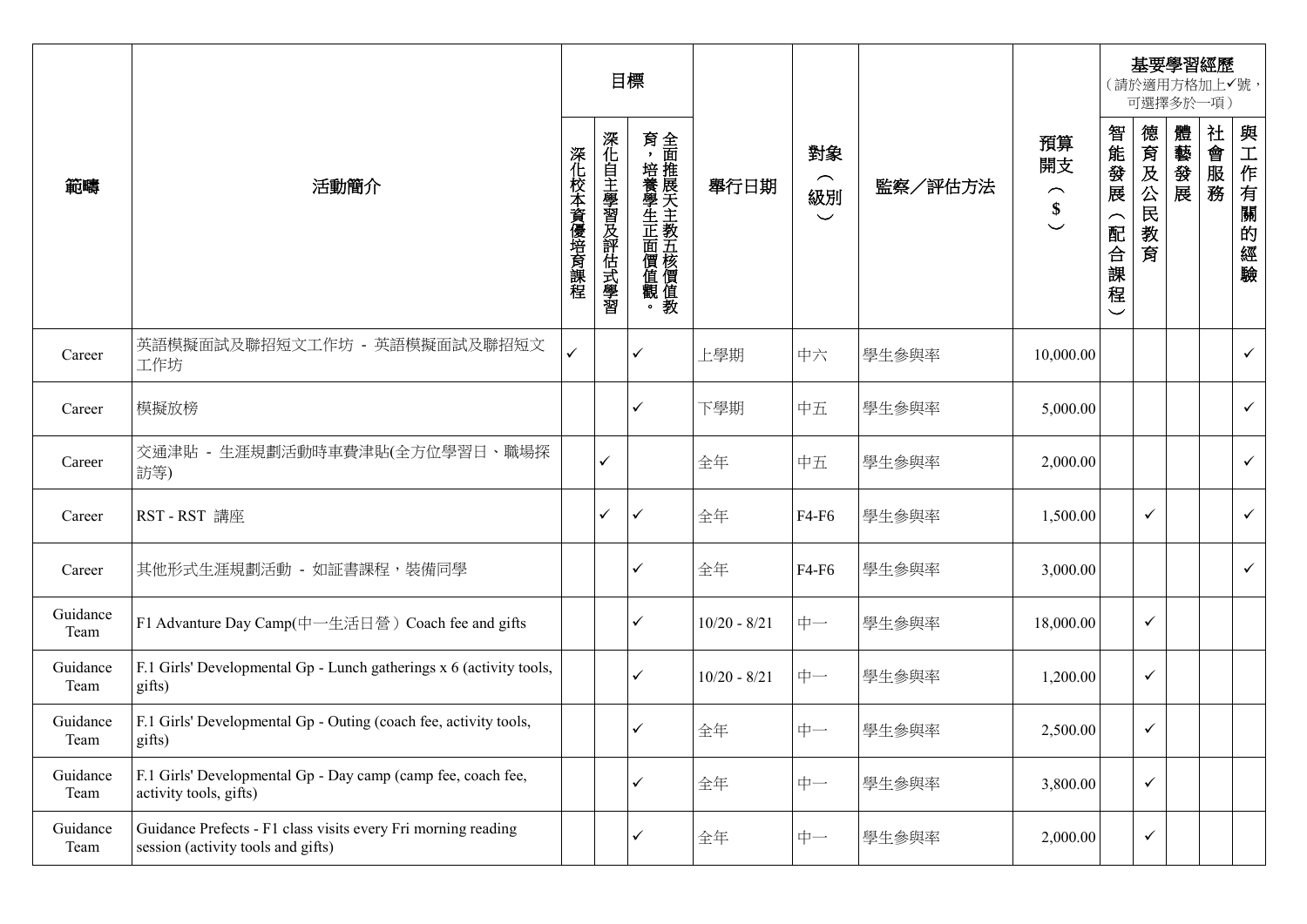|                  |                                                                                                      |            |              | 目標           |               |                                                 |         |                                                                                 |                                                                 |                 | 可選擇多於一項) | 基要學習經歷<br>(請於適用方格加上✔號, |                                |
|------------------|------------------------------------------------------------------------------------------------------|------------|--------------|--------------|---------------|-------------------------------------------------|---------|---------------------------------------------------------------------------------|-----------------------------------------------------------------|-----------------|----------|------------------------|--------------------------------|
| 範疇               | 活動簡介                                                                                                 | 深化校本資優培育課程 | 深化自主學習及評估式學習 | 育,培養學生正面價值觀。 | 舉行日期          | 對象<br>$\widehat{\phantom{m}}$<br>級別<br>$\smile$ | 監察/評估方法 | 預算<br>開支<br>$\widehat{\phantom{m}}$<br>$\boldsymbol{\$}$<br>$\overline{\smile}$ | 智能發展<br>$\widehat{\phantom{1}}$<br>配合<br>課<br>程<br>$\checkmark$ | 德育及公民<br>教<br>育 | 體藝發展     | 社會服務                   | 與<br>二 作有一<br>關<br>的<br>經<br>驗 |
| Guidance<br>Team | Guidance Prefects - Guidance prefect training                                                        |            |              | ✓            | $9/19 - 8/20$ | 全校                                              | 學生參與率   | 3,000.00                                                                        |                                                                 | $\checkmark$    |          |                        |                                |
| Guidance<br>Team | Guidance Prefects - Training camps during holidays (camp fees,<br>transportation and activity tools) |            |              | ✓            | $9/19 - 5/20$ | 中一                                              | 學生參與率   | 5,000.00                                                                        |                                                                 | $\checkmark$    |          |                        |                                |
| Guidance<br>Team | F1 Developmental Group - Lunch gatherings x 8 (activity tools)                                       |            |              | ✓            | $9/19 - 5/20$ | 中一                                              | 學生參與率   | 1,000.00                                                                        |                                                                 | $\checkmark$    |          |                        |                                |
| Guidance<br>Team | F1 Developmental Group - Water activity (coach, transportation,<br>camp fee)                         |            |              | $\checkmark$ | $2/20 - 6/20$ | 中一                                              | 學生參與率   | 6,000.00                                                                        |                                                                 | $\checkmark$    |          |                        |                                |
| Guidance<br>Team | F1 Developmental Group - Outdoor activity 1 (gifts, transportation,<br>camp fee)                     |            |              | ✓            | 全年            | 中一                                              | 學生參與率   | 6,000.00                                                                        |                                                                 | $\checkmark$    |          |                        |                                |
| Guidance<br>Team | F1 Developmental Group - Outdoor activity 2 (gifts, transportation,<br>camp fee)                     |            |              | ✓            | 全年            | 中一                                              | 學生參與率   | 6,000.00                                                                        |                                                                 | $\checkmark$    |          |                        |                                |
| Guidance<br>Team | F2 Developmental Group - Lunch gatherings x 10 (activity tools)                                      |            |              | ✓            | $2/21 - 6/21$ | 中二                                              | 學生參與率   | 1,000.00                                                                        |                                                                 | ✓               |          |                        |                                |
| Guidance<br>Team | F2 Developmental Group - Water activity (coach, transportation,<br>camp fee)                         |            |              | ✓            | 全年            | 中二                                              | 學生參與率   | 6,000.00                                                                        |                                                                 | $\checkmark$    |          |                        |                                |
| Guidance<br>Team | F2 Developmental Group - Outdoor activity 1 (gifts, transportation,<br>camp fee)                     |            |              | $\checkmark$ | 全年            | 中二                                              | 學生參與率   | 6,000.00                                                                        |                                                                 | $\checkmark$    |          |                        |                                |
| Guidance<br>Team | F2 Developmental Group - Outdoor activity 2 (gifts, transportation,<br>camp fee)                     |            |              | ✓            | 全年            | 中二                                              | 學生參與率   | 6,000.00                                                                        |                                                                 | $\checkmark$    |          |                        |                                |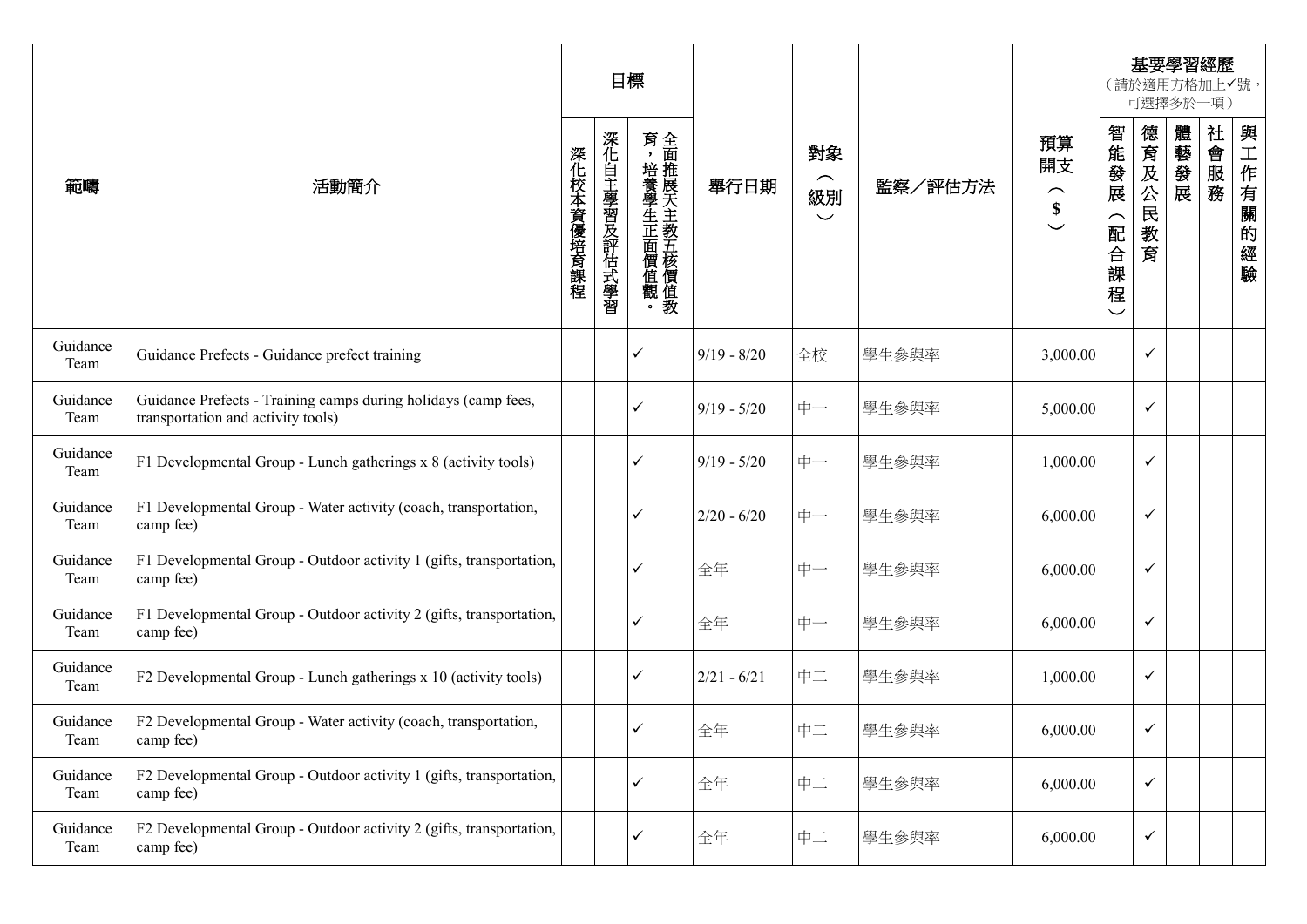|                                          |                                                                    |            |              | 目標           |               |                                                 |         |                                                       |                                                             |              | 可選擇多於一項) | 基要學習經歷<br>(請於適用方格加上√號, |              |
|------------------------------------------|--------------------------------------------------------------------|------------|--------------|--------------|---------------|-------------------------------------------------|---------|-------------------------------------------------------|-------------------------------------------------------------|--------------|----------|------------------------|--------------|
| 範疇                                       | 活動簡介                                                               | 深化校本資優培育課程 | 深化自主學習及評估式學習 | 育,培養學生正面價值觀。 | 舉行日期          | 對象<br>$\widehat{\phantom{m}}$<br>級別<br>$\smile$ | 監察/評估方法 | 預算<br>開支<br>$\hat{\mathbf{s}}$<br>$\overline{\smile}$ | 智能發展<br>$\widehat{\phantom{1}}$<br>配合課<br>程<br>$\checkmark$ | 德育及公民教育      | 體藝發展     | 社會服務                   | 與工作有關的<br>經驗 |
| Guidance<br>Team                         | F6 Retreat Day - 4 classes *4000 (activity fee and trnasportation) |            |              | $\checkmark$ | 2020年11月中六    |                                                 | 學生參與率   | 16,000.00                                             |                                                             | $\checkmark$ |          |                        |              |
| Guidance<br>Team                         | RST lessons - Workshops, dramas and talks                          |            | ✓            | ✓            | $9/20 - 5/21$ | 全校                                              | 學生參與率   | 12,000.00                                             |                                                             | $\checkmark$ |          |                        |              |
| Guidance<br>Team                         | Sex and Health Day - Workshops, dramas, stall games and talks      |            |              | $\checkmark$ | 2021年4月       | 全校                                              | 學生參與率   | 2,000.00                                              |                                                             | $\checkmark$ |          |                        |              |
| <b>LIFE</b><br><b>EDUCATION</b><br>(LE)  | 活動及講座 - 邀請嘉賓主持講座、推行校內外活動時需要物<br>資(本科明年將推展至中三級)                     |            |              | $\checkmark$ | 全年            | 全校                                              | 學生參與率   | 16,000.00                                             |                                                             | $\checkmark$ |          |                        |              |
| <b>LIFE</b><br>(LE)                      | EDUCATION 鼓勵小禮物(文具) - 獎勵表現積極之學生                                    |            | ✓            |              | 全年            | 全校                                              | 學生參與率   | 1,000.00                                              |                                                             | $\checkmark$ |          |                        |              |
| Moral and<br>Civil<br>Education(M<br>CE) | 德育及公民教育相關教材 - 不同機構,出版社之書籍,影音<br>資料及教材                              |            |              | $\checkmark$ | 全年            | 全校                                              | 學生參與率   | 200.00                                                |                                                             | ✓            |          |                        |              |
| Moral and<br>Civil<br>CE)                | 和諧校園活動 - 和諧校園活動:建立校内關愛、尊重他人文<br>Education(M   化及和諧文化               |            |              |              | 全年            | 全校                                              | 學生參與率   | 6,000.00                                              |                                                             | $\checkmark$ |          |                        |              |
| Moral and<br>Civil<br>Education(M<br>CE) | 公民教育活動 - 公民教育話劇、講座費用等                                              |            |              | $\checkmark$ | 全年            | 全校                                              | 學生參與率   | 4,000.00                                              |                                                             | ✓            |          |                        |              |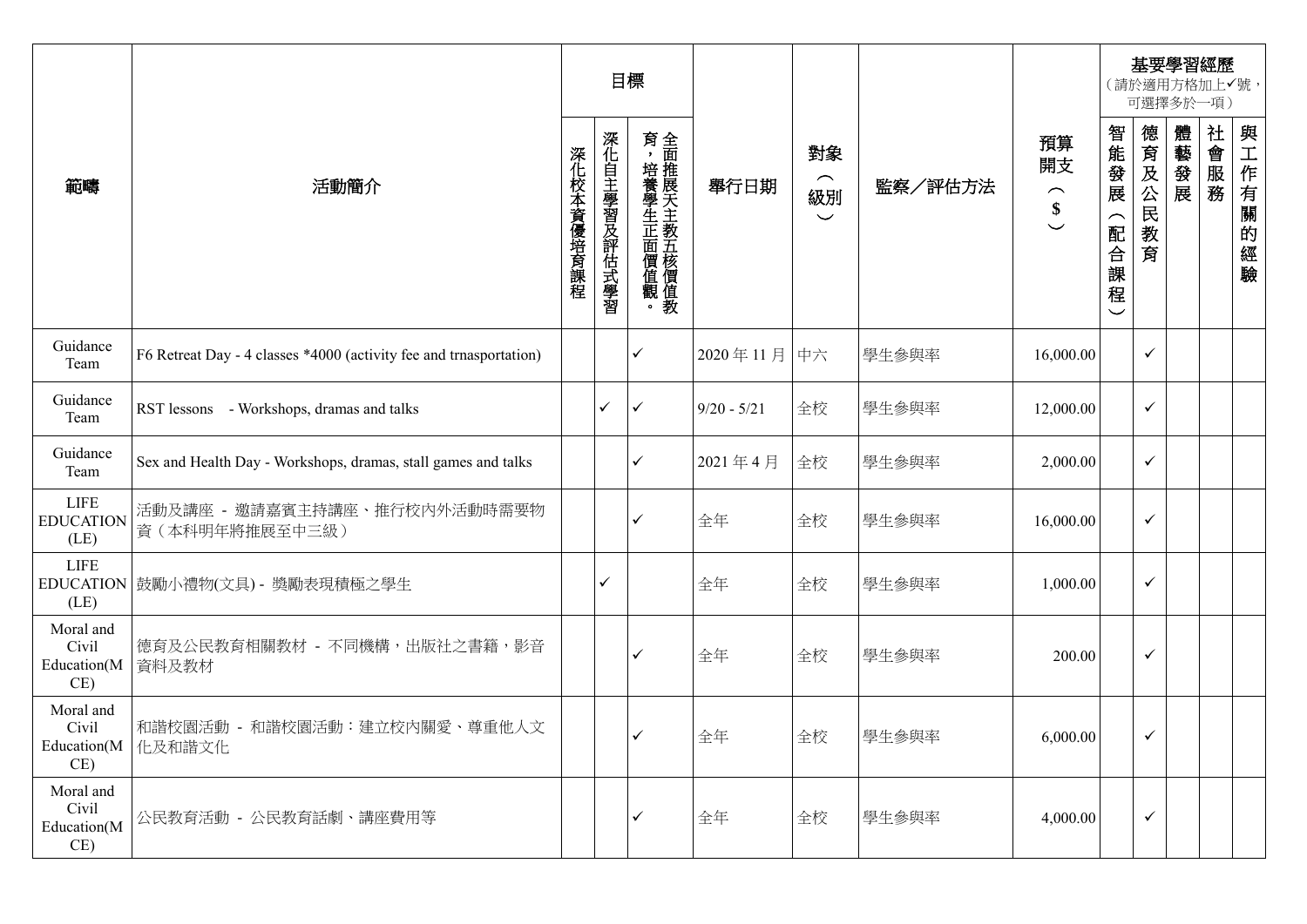|                                          |                                                      |            |              | 目標                       |         |                                  |         |                                                            |                                   |              | 可選擇多於一項)     | 基要學習經歷<br>(請於適用方格加上√號, |          |
|------------------------------------------|------------------------------------------------------|------------|--------------|--------------------------|---------|----------------------------------|---------|------------------------------------------------------------|-----------------------------------|--------------|--------------|------------------------|----------|
| 範疇                                       | 活動簡介                                                 | 深化校本資優培育課程 | 深化自主學習及評估式學習 | 育,培養學生正面價值觀。全面推展天主教五核價值教 | 舉行日期    | 對象<br>$\frown$<br>級別<br>$\smile$ | 監察/評估方法 | 預算<br>開支<br>$\hat{\mathbf{s}}$<br>$\overline{\phantom{0}}$ | 智能發展<br>(配合課<br>程<br>$\checkmark$ | 德育及公民教育      | 體藝發展         | 社會服務                   | 與工作有關的經驗 |
| Moral and<br>Civil<br>Education(M<br>CE) | RST 講者嘉賓費用 - RST 嘉賓講者費用:講者費用                         |            |              | $\checkmark$             | 全年      | 全校                               | 學生參與率   | 10,000.00                                                  |                                   | $\checkmark$ |              |                        |          |
| Moral and<br>Civil<br>Education(M<br>CE) | 校外參觀車費 - 校外參觀費用                                      |            |              | ✓                        | 全年      | 全校                               | 學生參與率   | 2,000.00                                                   |                                   | $\checkmark$ |              |                        |          |
| Moral and<br>Civil<br>Education(M<br>CE) | 初中品格培育計劃(sMART) - 初中價值教育活動、講座等                       |            |              | ✓                        | 全年      | 全校                               | 學生參與率   | 30,000.00                                                  |                                   | $\checkmark$ |              |                        |          |
| <b>MUSIC</b>                             | 管樂團外聘導師費 - 開辦管樂團導師費用 (資助學生學習樂<br>器的部分學費,全年學費\$72000) |            | $\checkmark$ | $\checkmark$             | 全年      | $F1-F3$                          | 學生參與率   | 42,000.00                                                  |                                   |              | $\checkmark$ |                        |          |
| <b>MUSIC</b>                             | 報名費、樂譜 - 校際音樂節或其他比賽的報名費連樂譜                           |            | $\checkmark$ | $\checkmark$             | 全年      | $F1-F3$                          | 學生參與率   | 1,000.00                                                   |                                   |              | $\checkmark$ |                        |          |
| <b>MUSIC</b>                             | 租車費 - 合唱團/管樂團外出租車費(5月和7月管樂團用)                        |            | $\checkmark$ | $\checkmark$             | 全年      | $F1-F3$                          | 學生參與率   | 1,500.00                                                   |                                   |              | $\checkmark$ |                        |          |
| OLE (Art<br>Education)                   | 全方位學習工作坊 - 導師費、材料及車資                                 |            |              | $\checkmark$             | 2021年2月 | 中五                               | 學生參與率   | 20,000.00                                                  |                                   |              | $\checkmark$ |                        |          |
| PHYSICAL<br>EDUCATION 用                  | 租用足球場 - 足球校隊訓練,每次90分鐘,每次70。可租                        |            | ✓            |                          | 全年      | 全校                               | 學生參與率   | 4,000.00                                                   |                                   |              | ✓            |                        |          |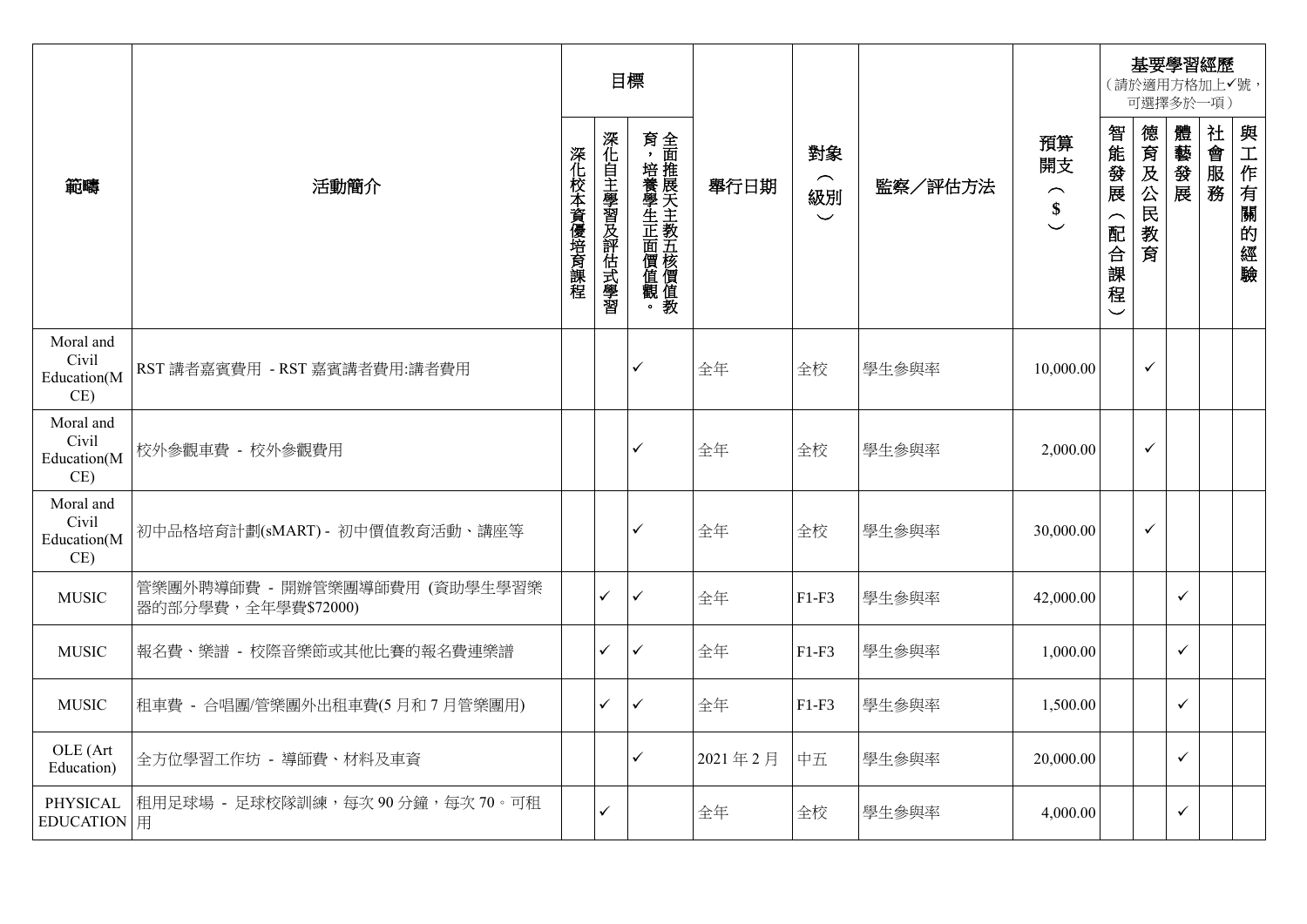|                               |                                                                                               |            | 目標           |              |      |                                                 |         |                                           |                          |                 | 可選擇多於一項)     | 基要學習經歷<br>(請於適用方格加上√號, |                      |
|-------------------------------|-----------------------------------------------------------------------------------------------|------------|--------------|--------------|------|-------------------------------------------------|---------|-------------------------------------------|--------------------------|-----------------|--------------|------------------------|----------------------|
| 範疇                            | 活動簡介                                                                                          | 深化校本資優培育課程 | 深化自主學習及評估式學習 | 育,培養學生正面價值觀。 | 舉行日期 | 對象<br>$\widehat{\phantom{m}}$<br>級別<br>$\smile$ | 監察/評估方法 | 預算<br>開支<br>$\widehat{\phantom{m}}$<br>\$ | 智能發展<br>配<br>合<br>課<br>程 | 德育及公民<br>教<br>育 | 體藝發展         | 社會服務                   | 與工作有關<br>的<br>經<br>驗 |
| PHYSICAL<br>EDUCATION 租用 22 次 | 租用田徑場 - 田徑校隊訓練,\$ 70 一小時,每次 2 小時,可                                                            |            | $\checkmark$ |              | 全年   | 全校                                              | 學生參與率   | 2,000.00                                  |                          |                 | $\checkmark$ |                        |                      |
| PHYSICAL<br><b>EDUCATION</b>  | 租用室内球場 - 校隊訓練,\$120 一次,可租用 4 次                                                                |            | ✓            |              | 全年   | 全校                                              | 學生參與率   | 480.00                                    |                          |                 | $\checkmark$ |                        |                      |
| PHYSICAL<br><b>EDUCATION</b>  | 籃球教練 - 籃球校隊訓練 (\$ 300 /hr),一星期兩課,每次 2<br>小時。合共20次訓練                                           |            | $\checkmark$ |              | 全年   | 全校                                              | 學生參與率   | 12,000.00                                 |                          |                 | $\checkmark$ |                        |                      |
| PHYSICAL                      | 羽毛球教練(男) - 羽毛球校隊訓練(\$ 250 /hr),一星期兩課,每<br>EDUCATION 次 2 小時。合共 40 次訓練                          |            | $\checkmark$ |              | 全年   | 全校                                              | 學生參與率   | 20,000.00                                 |                          |                 | $\checkmark$ |                        |                      |
| PHYSICAL                      | 羽毛球教練(女) - 羽毛球校隊訓練(\$ 250 /hr),一星期兩課,每<br>EDUCATION 次 2 小時。合共 25 次訓練                          |            | $\checkmark$ |              | 全年   | 全校                                              | 學生參與率   | 14,000.00                                 |                          |                 | $\checkmark$ |                        |                      |
| PHYSICAL                      | 女子排球教練 - 排球校隊訓練(\$ 350 /hr),一星期一課,每次<br>EDUCATION 2 小時。合共 20 次訓練                              |            | $\checkmark$ |              | 全年   | 全校                                              | 學生參與率   | 14,000.00                                 |                          |                 | $\checkmark$ |                        |                      |
| PHYSICAL                      | 排球 - 火車牌 TV5002(\$93 X 3 個) =279, MIKASA<br>EDUCATION   MVA310 (\$339 X 1 $\boxed{m}$ ) = 339 |            | $\checkmark$ |              | 全年   | 全校                                              | 學生參與率   | 618.00                                    |                          |                 | $\checkmark$ |                        |                      |
|                               | PHYSICAL 旧徑教練(田項) - 田徑(田項)校隊訓練(\$300 /hr),一星期三<br>EDUCATION 課,每次2小時。合共25次訓練                   |            | $\checkmark$ |              | 全年   | 全校                                              | 學生參與率   | 15,000.00                                 |                          |                 | $\checkmark$ |                        |                      |
| PHYSICAL                      | 田徑教練(徑項) - 田徑(徑項)校隊訓練(\$ 300 /hr)一星期三課,<br>EDUCATION   每次2小時。合共25次訓練                          |            | $\checkmark$ |              | 全年   | 全校                                              | 學生參與率   | 15,000.00                                 |                          |                 | $\checkmark$ |                        |                      |
| PHYSICAL                      | 足球教練 - 足球校隊訓練(\$ 300 /hr),一星期兩課,每次 2 小<br>EDUCATION 時。合共20次訓練                                 |            | $\checkmark$ |              | 全年   | 全校                                              | 學生參與率   | 12,000.00                                 |                          |                 | $\checkmark$ |                        |                      |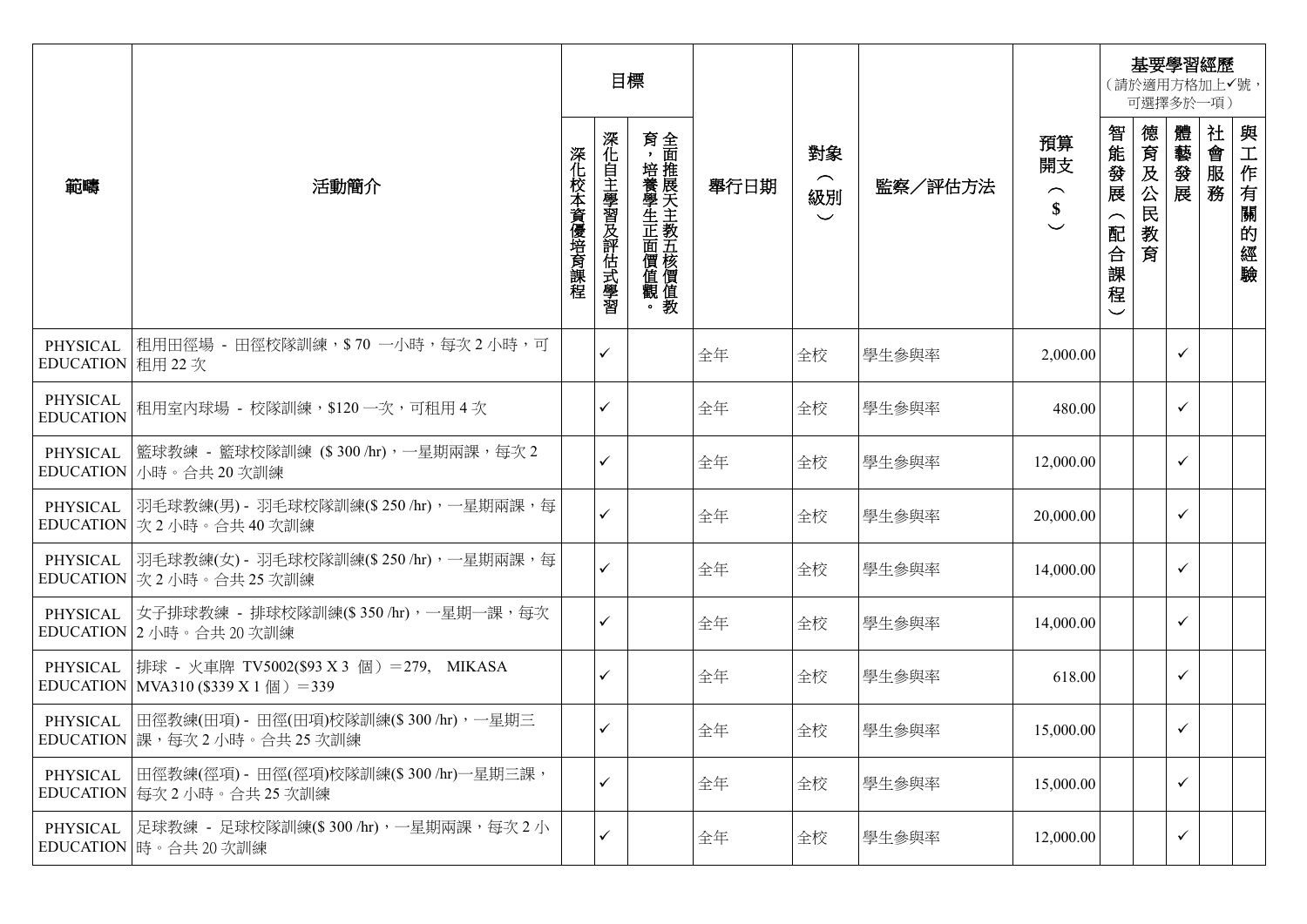|                              |                                                                              |            | 目標           |                          |             |                                  |         |                                                           |                                     |             | 可選擇多於一項)     | 基要學習經歷<br>(請於適用方格加上√號, |                  |
|------------------------------|------------------------------------------------------------------------------|------------|--------------|--------------------------|-------------|----------------------------------|---------|-----------------------------------------------------------|-------------------------------------|-------------|--------------|------------------------|------------------|
| 範疇                           | 活動簡介                                                                         | 深化校本資優培育課程 | 深化自主學習及評估式學習 | 育,培養學生正面價值觀。全面推展天主教五核價值教 | 舉行日期        | 對象<br>$\frown$<br>級別<br>$\smile$ | 監察/評估方法 | 預算<br>開支<br>$\widehat{\phantom{m}}$<br>\$<br>$\checkmark$ | 智能發展<br>配合<br>課<br>程<br>$\check{ }$ | 德育及公民<br>教育 | 體藝發展         | 社會服務                   | 與工作有關的<br>經<br>驗 |
| PHYSICAL                     | 乒乓球教練 - 乒乓球校隊訓練(\$250/hr),一星期兩課,每次<br>EDUCATION 2 小時。合共 25 次訓練               |            | $\checkmark$ |                          | 全年          | 全校                               | 學生參與率   | 10,000.00                                                 |                                     |             | ✓            |                        |                  |
| PHYSICAL                     | 乒乓球外展訓練班 (教練費) - 乒乓球校隊訓練,參加兩期訓<br>EDUCATION   練班, 每期\$3864                   |            | ✓            |                          | 全年          | 全校                               | 學生參與率   | 7,728.00                                                  |                                     |             | ✓            |                        |                  |
| PHYSICAL                     | 學校足球推廣計劃 (教練費) - 足球校隊訓練, 參加五期訓練<br>EDUCATION   班, 每期\$ 1600                  |            | $\checkmark$ |                          | 全年          | 全校                               | 學生參與率   | 8,000.00                                                  |                                     |             | ✓            |                        |                  |
| PHYSICAL                     | 外展田徑隊計劃報名費 (教練費) - 田徑校隊訓練,參加六期<br>EDUCATION   外展田徑訓練, \$162 一位學生, 每期報 25 名學生 |            | $\checkmark$ |                          | 全年          | 全校                               | 學生參與率   | 20,000.00                                                 |                                     |             | ✓            |                        |                  |
| PHYSICAL                     | 籃球訓練課程 (教練費) - 籃球校隊訓練, 參加二期訓練班,<br>EDUCATION   每期\$ 2590 (現在申請, 等待批核)        |            | $\checkmark$ |                          | 全年          | 全校                               | 學生參與率   | 7,980.00                                                  |                                     |             | ✓            |                        |                  |
| PHYSICAL<br><b>EDUCATION</b> | 獎盃 - 陸運會獎盃                                                                   |            | ✓            |                          | 2020年10月 全校 |                                  | 學生參與率   | 3,500.00                                                  |                                     |             | ✓            |                        |                  |
| PHYSICAL<br><b>EDUCATION</b> | 獎牌 - 陸運會獎牌                                                                   |            | $\checkmark$ |                          | 2020年10月 全校 |                                  | 學生參與率   | 5,000.00                                                  |                                     |             | ✓            |                        |                  |
|                              | 51CAL  租車 - 陸運會運輸費用                                                          |            | $\checkmark$ |                          | 2020年10月 全校 |                                  | 學生參與率   | 1,600.00                                                  |                                     |             | $\checkmark$ |                        |                  |
| PHYSICAL<br><b>EDUCATION</b> | 雜項 - 陸運會雜項                                                                   |            | ✓            |                          | 2020年10月全校  |                                  | 學生參與率   | 1,000.00                                                  |                                     |             | ✓            |                        |                  |
| PHYSICAL<br><b>EDUCATION</b> | 運動會租場 - 陸運會租用場地費用                                                            |            |              |                          | 2020年10月全校  |                                  | 學生參與率   | 2,000.00                                                  |                                     |             | ✓            |                        |                  |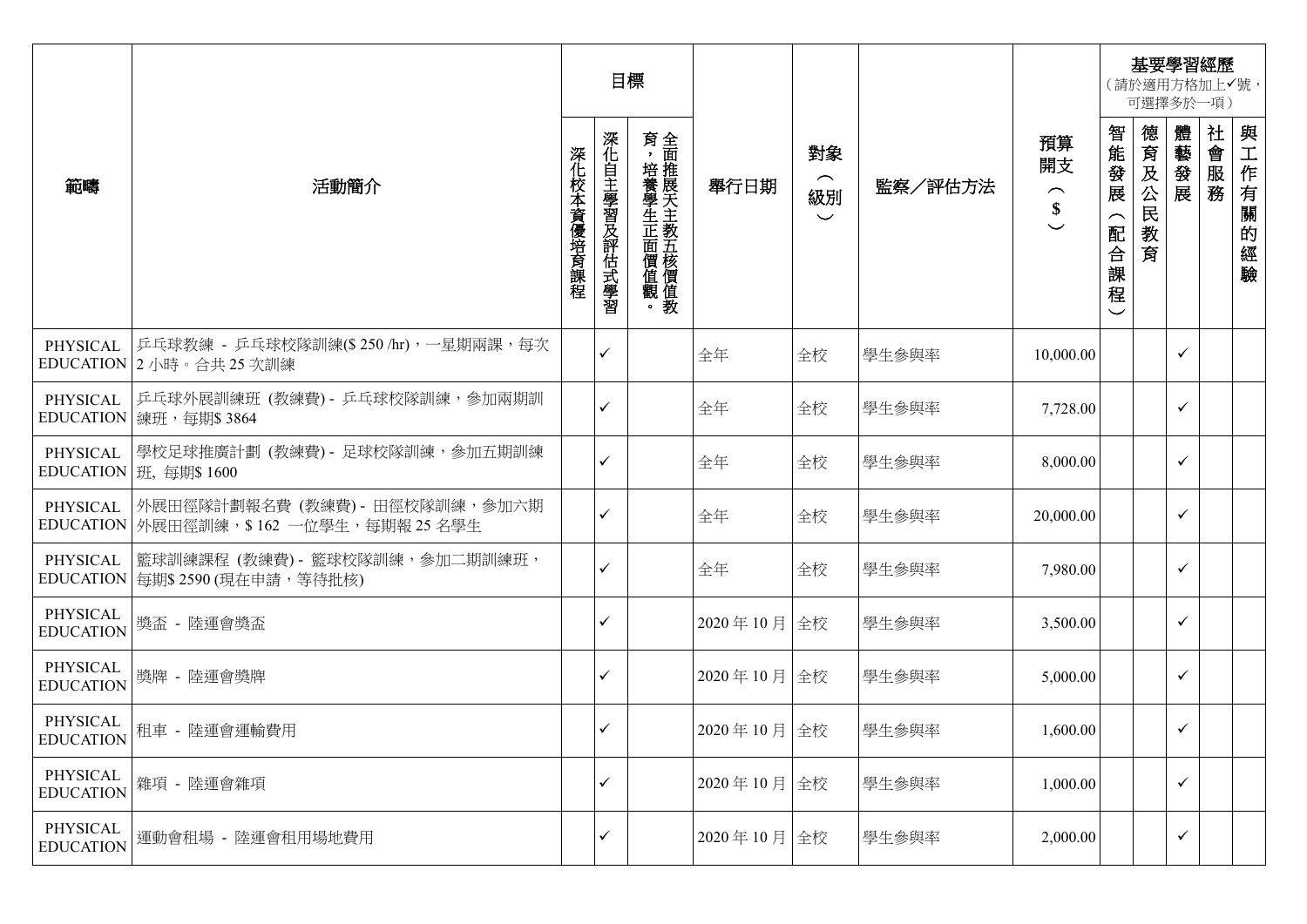|                              |                                                                | 目標         |              |                          |            |                                                 |         | 基要學習經歷<br>(請於適用方格加上√號,<br>可選擇多於一項)        |                                 |                 |              |      |              |
|------------------------------|----------------------------------------------------------------|------------|--------------|--------------------------|------------|-------------------------------------------------|---------|-------------------------------------------|---------------------------------|-----------------|--------------|------|--------------|
| 範疇                           | 活動簡介                                                           | 深化校本資優培育課程 | 深化自主學習及評估式學習 | 育,培養學生正面價值觀。全面推展天主教五核價值教 | 舉行日期       | 對象<br>$\widehat{\phantom{m}}$<br>級別<br>$\smile$ | 監察/評估方法 | 預算<br>開支<br>$\widehat{\phantom{m}}$<br>\$ | 智能發展<br>配合課<br>程<br>$\check{ }$ | 德育及公民<br>教<br>育 | 體藝發展         | 社會服務 | 與工作有關的<br>經驗 |
| PHYSICAL<br><b>EDUCATION</b> | 扣針 - 陸運會運動員扣針                                                  |            | ✓            |                          | 2020年10月全校 |                                                 | 學生參與率   | 120.00                                    |                                 |                 | ✓            |      |              |
| PHYSICAL<br><b>EDUCATION</b> | 運動比賽報名費 - 參加學界以外運動比賽,展現訓練成果                                    |            | ✓            |                          | 全年         | 全校                                              | 學生參與率   | 16,000.00                                 |                                 |                 | ✓            |      |              |
| PHYSICAL<br><b>EDUCATION</b> | 學界比賽報名費 - 學界比賽報名費                                              |            | ✓            |                          | 全年         | 全校                                              | 學生參與率   | 8,000.00                                  |                                 |                 | $\checkmark$ |      |              |
| PHYSICAL<br><b>EDUCATION</b> | 學體會周年報名費 - 學體會周年報名費                                            |            | ✓            |                          | 2019年9月    | 全校                                              | 學生參與率   | 300.00                                    |                                 |                 | $\checkmark$ |      |              |
| PHYSICAL                     | 學界證 - 參加學界體育運動比賽,運動員註冊費用 (每張<br>EDUCATION   \$12, 可註冊 250 名學生) |            | ✓            |                          | 全年         | 全校                                              | 學生參與率   | 2,620.00                                  |                                 |                 | $\checkmark$ |      |              |
| PHYSICAL<br><b>EDUCATION</b> | 球證費用 - 安排賽事調動需提供球證                                             |            | ✓            |                          | 全年         | 全校                                              | 學生參與率   | 1,080.00                                  |                                 |                 | $\checkmark$ |      |              |
| PHYSICAL<br><b>EDUCATION</b> | 划艇機維修費 - 定期為損耗划艇機進行保養                                          |            | ✓            |                          | 全年         | 全校                                              | 學生參與率   | 400.00                                    |                                 |                 |              |      |              |
| PHYSICAL                     | EDUCATION 運動器材保養 - 定期為運動器進行保養                                  |            | ✓            |                          | 全年         | 全校                                              | 學生參與率   | 5,000.00                                  |                                 |                 |              |      |              |
| PHYSICAL<br><b>EDUCATION</b> | 友校接力交通津貼 - 為外出進行友校接力賽提供車資津貼                                    |            | ✓            |                          | 全年         | 全校                                              | 學生參與率   | 500.00                                    |                                 |                 | ✓            |      |              |
| PHYSICAL<br><b>EDUCATION</b> | 田徑總會運動員註冊費 - 田徑運動員註冊使用田徑總會場地                                   |            | ✓            |                          | 全年         | 全校                                              | 學生參與率   | 1,000.00                                  |                                 |                 | $\checkmark$ |      |              |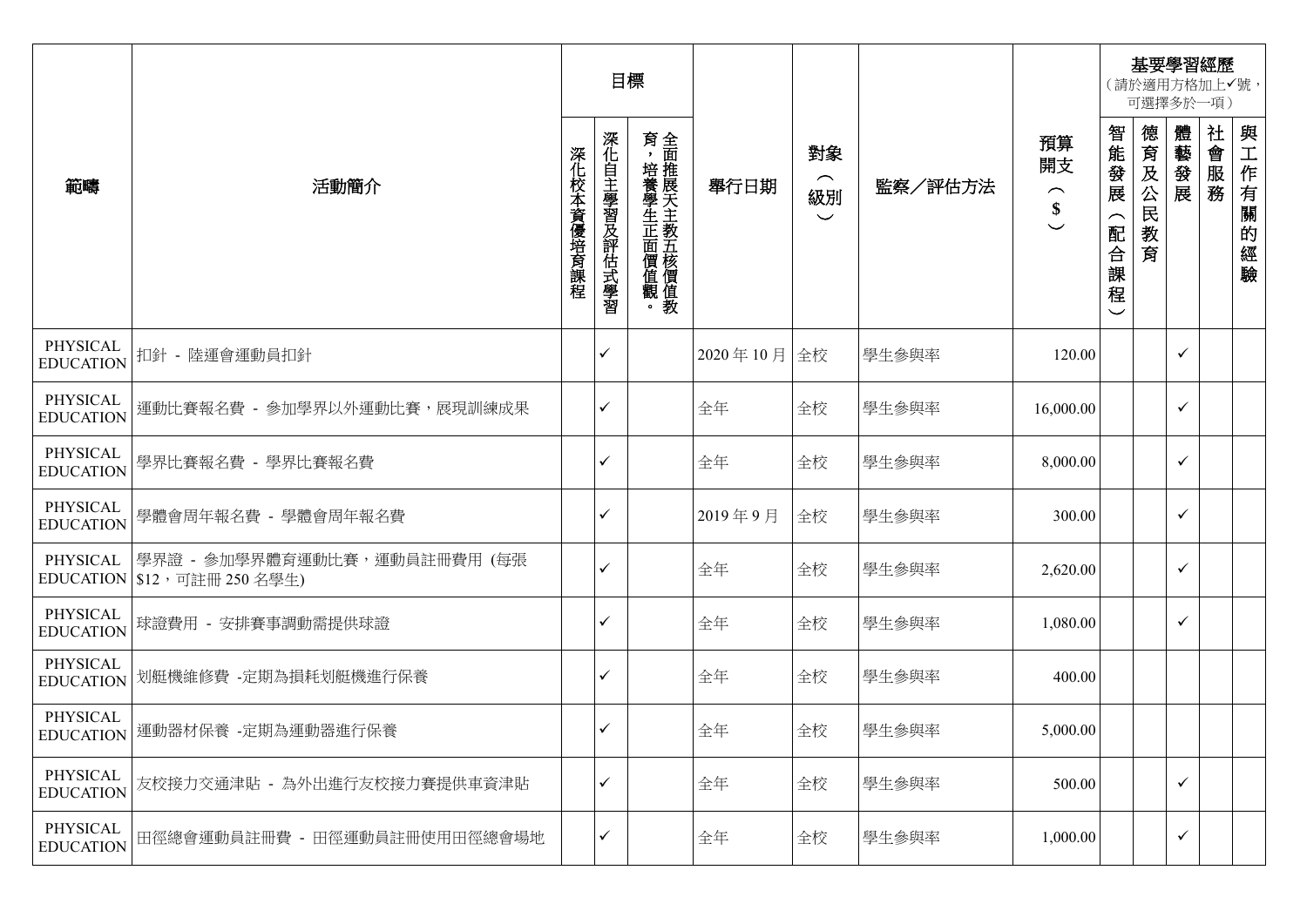|                              |                                                                                                                          | 目標         |              |              |         |                                                 |         | 基要學習經歷<br>(請於適用方格加上√號,<br>可選擇多於一項)        |                                   |              |      |      |                  |
|------------------------------|--------------------------------------------------------------------------------------------------------------------------|------------|--------------|--------------|---------|-------------------------------------------------|---------|-------------------------------------------|-----------------------------------|--------------|------|------|------------------|
| 範疇                           | 活動簡介                                                                                                                     | 深化校本資優培育課程 | 深化自主學習及評估式學習 | 育,培養學生正面價值觀。 | 舉行日期    | 對象<br>$\widehat{\phantom{m}}$<br>級別<br>$\smile$ | 監察/評估方法 | 預算<br>開支<br>$\widehat{\phantom{a}}$<br>\$ | 智能發展<br>(配合課<br>程<br>$\checkmark$ | 德育及公民教育      | 體藝發展 | 社會服務 | 與工作有關<br>的<br>經驗 |
| PHYSICAL<br><b>EDUCATION</b> | 租車費 -租用旅遊巴前往訓練及比賽場地                                                                                                      |            |              | ✓            | 全年      | 全校                                              | 學生參與率   | 10,000.00                                 |                                   |              |      |      |                  |
| PHYSICAL                     | 校外運動訓練報名費 -為學生報名參與校外進階 / 特式運動<br>EDUCATION  訓練課程,如青苗訓練計劃、公路單車訓練、舞蹈訓練                                                     |            |              | $\checkmark$ | 全年      | 全校                                              | 學生參與率   | 1,000.00                                  |                                   |              |      |      |                  |
| PHYSICAL<br><b>EDUCATION</b> | 號碼衣清潔費 -社/班際比賽 / 球隊訓練中借出的號碼衣,需<br>每次清洗                                                                                   |            |              | $\checkmark$ | 全年      | 全校                                              | 學生參與率   | 1,000.00                                  |                                   |              |      |      |                  |
| <b>SAB</b>                   | 班級經營 - 班會物資 - 每班學生獲\$150 資助購買班會康樂用<br>品,由班會管理(共25班)                                                                      |            |              | $\checkmark$ | 全年      | 全校                                              | 學生參與率   | 3,900.00                                  |                                   |              |      |      |                  |
| <b>SAB</b>                   | 支援需要重點培育的班別或特定類別學生舉辦活動提升班風/<br>學生自信                                                                                      |            |              | ✓            | 全年      | 全校                                              | 學生參與率   | 10,000.00                                 |                                   | $\checkmark$ |      |      |                  |
| Service                      | Subsidies for F4 OLE Service Learning Course - Subsidies for<br>each student (buy service)                               |            |              | $\checkmark$ | 2021年5月 | 中四                                              | 學生參與率   | 19,000.00                                 |                                   |              |      | ✓    |                  |
| Service                      | Poverty Experience Activities - Buy-service : service team                                                               |            |              | $\checkmark$ | 全年      | 全校                                              | 學生參與率   | 10,000.00                                 |                                   |              |      | ✓    |                  |
| Service                      | $F.2-5 RST$ ( $\sim$ 4 times) - Program fee                                                                              |            |              | $\checkmark$ | 全年      | 全校                                              | 學生參與率   | 3,000.00                                  |                                   |              |      | ✓    |                  |
| Service                      | Community Service activities - Transporation/resources(6月用)                                                              |            |              | $\checkmark$ | 2020年5月 | 全校                                              | 學生參與率   | 2,500.00                                  |                                   |              |      | ✓    |                  |
| Service                      | Subsidies for extra Service activities - Materials for organizing<br>external service $(6 \text{ }\overline{H} \text{)}$ |            |              | ✓            | 全年      | 全校                                              | 學生參與率   | 2,000.00                                  |                                   |              |      | ✓    |                  |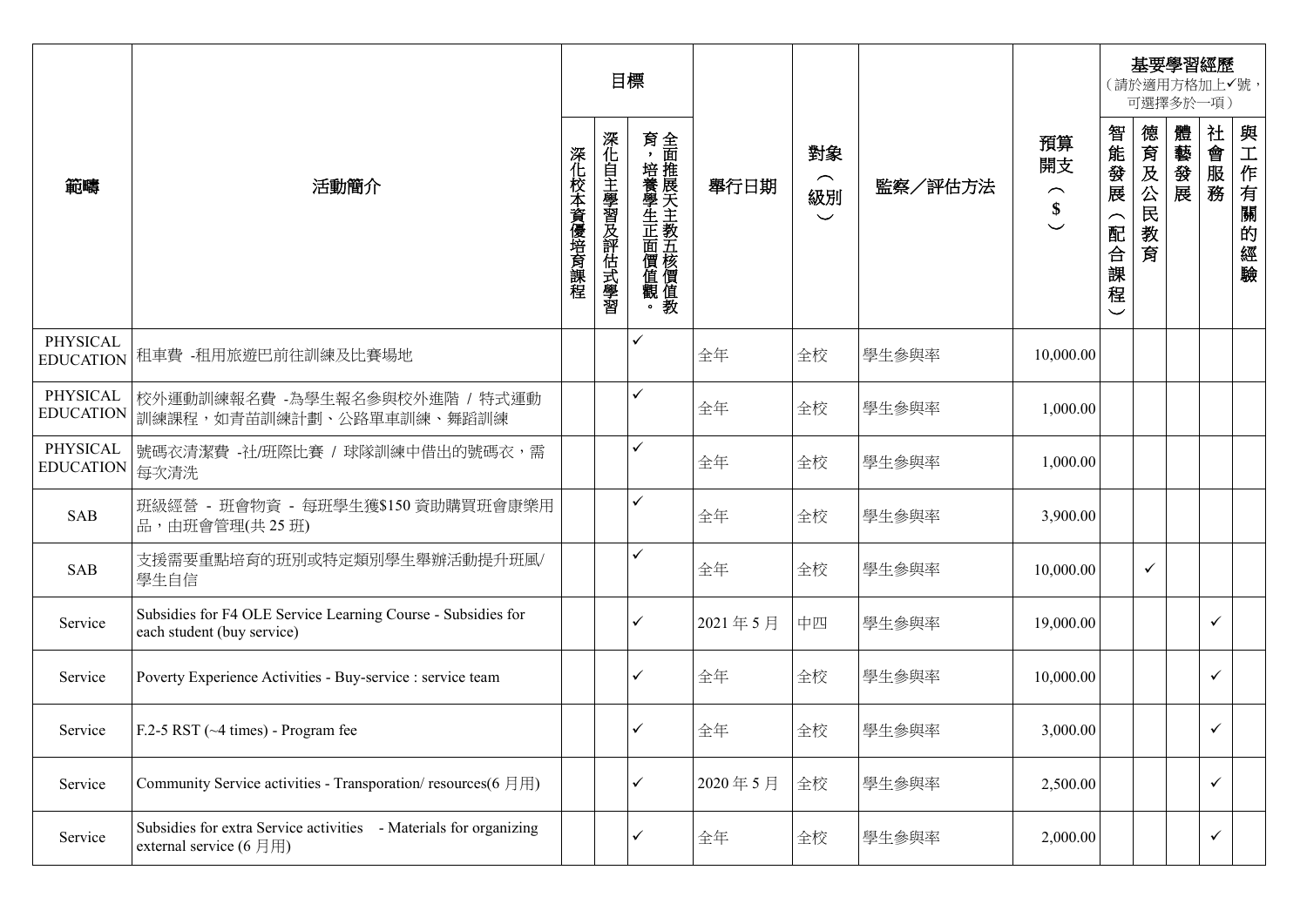|     |                                                                          |            |              | 目標                       |             |                                  |         |                                           | 基要學習經歷<br>(請於適用方格加上√號,<br>可選擇多於一項)                          |              |      |      |          |  |
|-----|--------------------------------------------------------------------------|------------|--------------|--------------------------|-------------|----------------------------------|---------|-------------------------------------------|-------------------------------------------------------------|--------------|------|------|----------|--|
| 範疇  | 活動簡介                                                                     | 深化校本資優培育課程 | 深化自主學習及評估式學習 | 育,培養學生正面價值觀。全面推展天主教五核價值教 | 舉行日期        | 對象<br>$\frown$<br>級別<br>$\smile$ | 監察/評估方法 | 預算<br>開支<br>$\widehat{\phantom{1}}$<br>\$ | 智能發展<br>$\widehat{\phantom{1}}$<br>配合課<br>程<br>$\checkmark$ | 德育及公民教<br>育  | 體藝發展 | 社會服務 | 與工作有關的經驗 |  |
| 人文週 | 獎品                                                                       |            | ✓            |                          | 2020年10月 全校 |                                  | 學生參與率   | 900.00                                    | $\checkmark$                                                |              |      |      |          |  |
| 人文週 | 攤位遊戲                                                                     |            | ✓            |                          | 2020年10月 全校 |                                  | 學生參與率   | 900.00                                    | $\checkmark$                                                |              |      |      |          |  |
| 宗教科 | 培訓資助 (學生) - 教區培訓活動                                                       |            |              | ✓                        | 全年          | 全校                               | 學生參與率   | 1,000.00                                  |                                                             | ✓            |      |      |          |  |
| 宗教科 | 宗教書藉閱讀計劃學生禮物 - 學生獎品 (如文具、書券、禮<br>券)                                      |            |              | ✓                        | 全年          | 全校                               | 學生參與率   | 2,000.00                                  |                                                             | ✓            |      |      |          |  |
| 宗教組 | 平日彌撒學生培訓費 - 嘉賓費用全年 10* \$100= \$1000                                     |            |              | ✓                        | 全年          | 全校                               | 學生參與率   | 1,000.00                                  |                                                             | ✓            |      |      |          |  |
| 宗教組 | 全校宗教禮儀學生培訓費 (開學、聖誕、四旬期、散學) - \$<br>500*4=\$2000                          |            |              | ✓                        | 全年          | 全校                               | 學生參與率   | 2,000.00                                  |                                                             | ✓            |      |      |          |  |
| 宗教組 | 宗教日禮儀學生培訓費 - 借場地\$1000+培訓費用 \$1000                                       |            |              | ✓                        | 2019年12月    | 全校                               | 學生參與率   | 2,000.00                                  |                                                             | ✓            |      |      |          |  |
| 宗教組 | 學生培育講座 RST 或其他 (勞委、正委、婚委、浸大、神父<br>聖召分享等)(中一至中六每級二至三次) - \$600*10= \$6000 |            |              | ✓                        | 全年          | 全校                               | 學生參與率   | 6,000.00                                  |                                                             | ✓            |      |      |          |  |
| 宗教組 | 宗教大使/慕道班/教友同學參觀體驗 (外出活動或校內工作<br>坊)(上學期) - 交通及培訓費                         |            |              | ✓                        | 上學期         | 全校                               | 學生參與率   | 2,000.00                                  |                                                             | $\checkmark$ |      |      |          |  |
| 宗教組 | 宗教大使/慕道班/教友同學參觀體驗 (外出活動或校內工作<br>坊)(下學期) - 交通及培訓費                         |            |              | ✓                        | 下學期         | 全校                               | 學生參與率   | 2,000.00                                  |                                                             | ✓            |      |      |          |  |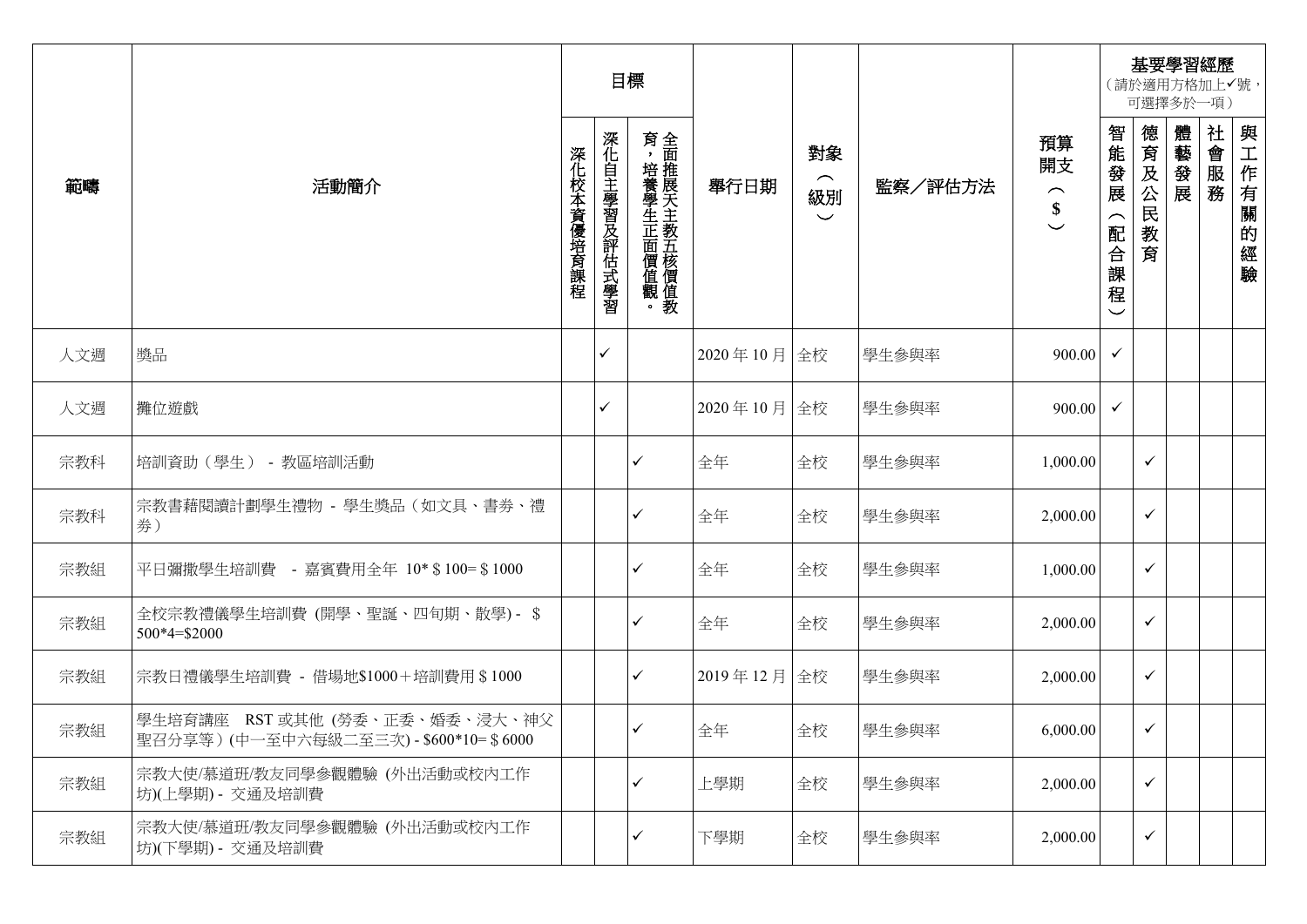|      |                                                 | 目標         |              |                          |          |                                                 |         | 基要學習經歷<br>(請於適用方格加上√號,<br>可選擇多於一項)        |                                                            |                 |      |      |              |
|------|-------------------------------------------------|------------|--------------|--------------------------|----------|-------------------------------------------------|---------|-------------------------------------------|------------------------------------------------------------|-----------------|------|------|--------------|
| 範疇   | 活動簡介                                            | 深化校本資優培育課程 | 深化自主學習及評估式學習 | 育,培養學生正面價值觀。全面推展天主教五核價值教 | 舉行日期     | 對象<br>$\widehat{\phantom{m}}$<br>級別<br>$\smile$ | 監察/評估方法 | 預算<br>開支<br>$\widehat{\phantom{m}}$<br>\$ | 智能發展<br>$\widehat{\phantom{1}}$<br>配合課<br>程<br>$\check{ }$ | 德育及公民<br>教<br>育 | 體藝發展 | 社會服務 | 與工作有關的經驗     |
| 宗教組  | 天主教同學會活動學生培訓 - 培訓費                              |            |              | ✓                        | 全年       | 全校                                              | 學生參與率   | 3,000.00                                  |                                                            | $\checkmark$    |      |      |              |
| 宗教組  | 宗教大使訓練學生費用 ( 日營/宿營) - 每人資助 \$300*20=<br>\$6000  |            |              | ✓                        | 全年       | 全校                                              | 學生參與率   | 6,000.00                                  |                                                            | $\checkmark$    |      |      |              |
| 宗教組  | 宗教大使訓練領隊教師費用(日營/宿營) - 全費                        |            |              | ✓                        | 全年       | 全校                                              | 學生參與率   | 900.00                                    |                                                            | $\checkmark$    |      |      |              |
| 宗教組  | 天主教同學會/慕道班朝聖 - 交通及培訓費                           |            |              | ✓                        | 全年       | 全校                                              | 學生參與率   | 500.00                                    |                                                            | $\checkmark$    |      |      |              |
| 宗教組  | 天主教同學會/慕道班煉靈月聖地考察 - 交通及培訓費 (交<br>通 1000+物資 200) |            |              | ✓                        | 2020年11月 | 全校                                              | 學生參與率   | 1,200.00                                  |                                                            | $\checkmark$    |      |      |              |
| 宗教組  | 明愛賣物會/義工服務物資及禮物及交通費 - 義工服務材料費<br>及禮物費           |            |              | ✓                        | 全年       | 全校                                              | 學生參與率   | 500.00                                    |                                                            | $\checkmark$    |      |      |              |
| 宗教組  | 慕道班學生朝聖及活動費用 - 文通及活動費用                          |            |              | ✓                        | 全年       | 全校                                              | 學生參與率   | 2,000.00                                  |                                                            | $\checkmark$    |      |      |              |
| 校園電視 | 學生錄影拍攝培訓 - 交通和培訓費                               |            |              | ✓                        | 全年       | 全校                                              | 學生參與率   | 1,500.00                                  |                                                            |                 |      |      | $\checkmark$ |
| 訓導組  | 學長會訓練營 - 學長會訓練營營費用、交通、營衫及物資<br>(學生膳食收費: \$6000) |            | ✓            |                          | 2020年9月  | 全校                                              | 學生參與率   | 12,000.00                                 |                                                            | $\checkmark$    |      |      |              |
| 訓導組  | 野外求生訓練 - 交通費及訓練物資 (學生膳食收費:\$2000)               |            | ✓            |                          | 2021年2月  | 全校                                              | 學生參與率   | 6,000.00                                  |                                                            | $\checkmark$    |      |      |              |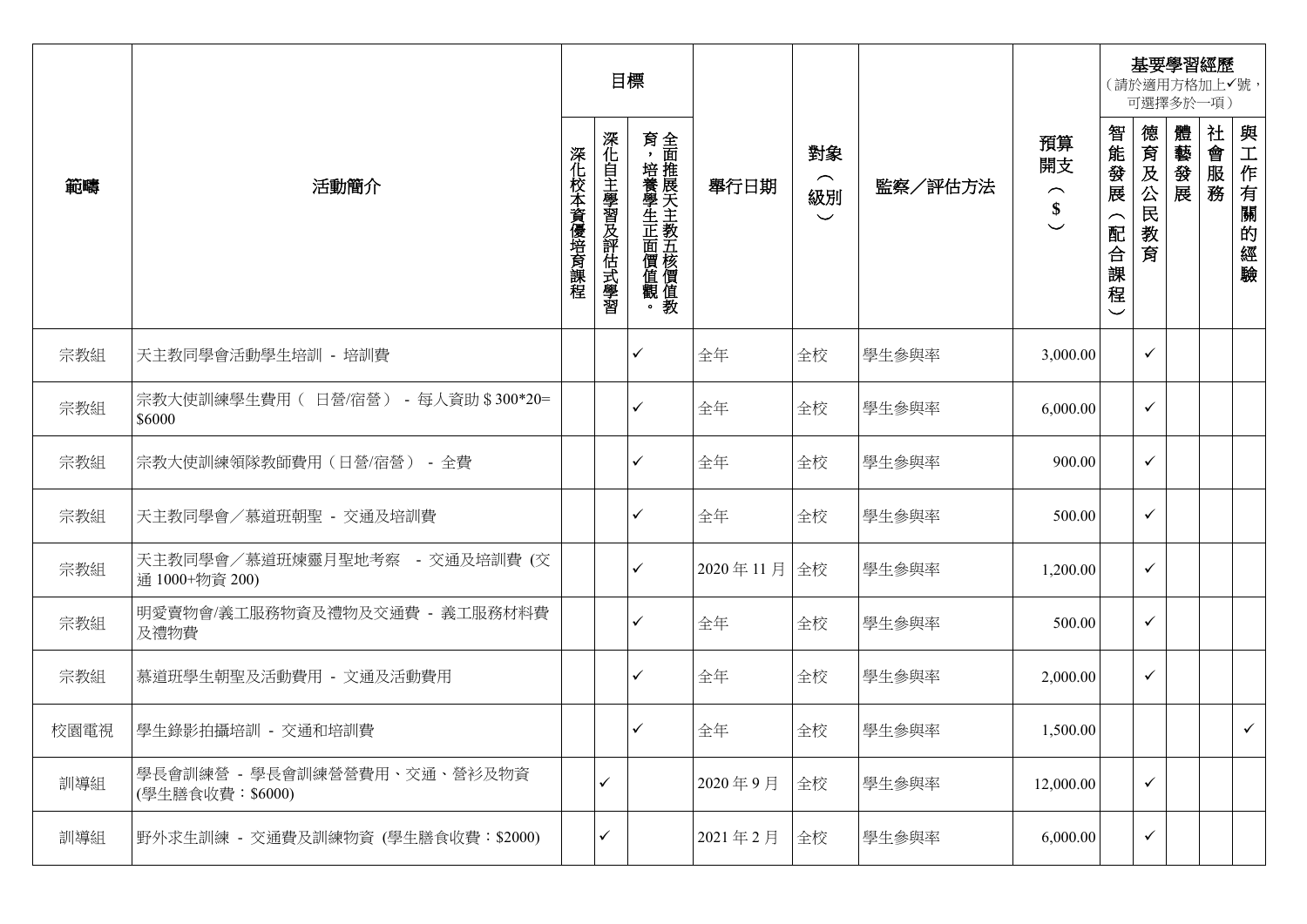|         | 目標                                     |            |              |                          |         |                                  | 基要學習經歷<br>(請於適用方格加上√號,<br>可選擇多於一項) |                                           |                               |              |      |      |          |
|---------|----------------------------------------|------------|--------------|--------------------------|---------|----------------------------------|------------------------------------|-------------------------------------------|-------------------------------|--------------|------|------|----------|
| 範疇      | 活動簡介                                   | 深化校本資優培育課程 | 深化自主學習及評估式學習 | 育,培養學生正面價值觀。全面推展天主教五核價值教 | 舉行日期    | 對象<br>$\frown$<br>級別<br>$\smile$ | 監察/評估方法                            | 預算<br>開支<br>$\widehat{\phantom{m}}$<br>\$ | 智能發展<br>(配合課程<br>$\checkmark$ | 德育及公民教<br>育  | 體藝發展 | 社會服務 | 與工作有關的經驗 |
| 訓導組     | 挑戰自我訓練 - 交通費、場地租用及導師費(學生收費:<br>\$4500) |            | $\checkmark$ |                          | 2021年4月 | 全校                               | 學生參與率                              | 4,500.00                                  |                               | $\checkmark$ |      |      |          |
| 訓導組     | 資深學長訓練日 - 交通及訓練物資                      |            | ✓            |                          | 2021年7月 | 全校                               | 學生參與率                              | 2,000.00                                  |                               | $\checkmark$ |      |      |          |
| 健環組     | 活動參觀的車費及入場費(3次)                        |            | ✓            |                          | 全年      | 全校                               | 學生參與率                              | 1,000.00                                  |                               | $\checkmark$ |      |      |          |
| 健環組     | 綠化校園活動                                 |            | ✓            |                          | 全年      | 全校                               | 學生參與率                              | 10,000.00                                 |                               | $\checkmark$ |      |      |          |
| 宗教組     | 慕道班學生朝聖及活動費用                           |            |              | $\checkmark$             |         |                                  | 學生參與率                              | 2,000.00                                  |                               |              |      |      |          |
| 45 周年校慶 | 感恩彌撒                                   |            |              | $\checkmark$             |         |                                  | 學生參與率                              | 3,000.00                                  |                               |              |      |      |          |
| 1.3     | 舉辦或參加境外交流活動或比賽,擴闊學生視野                  |            |              |                          |         |                                  |                                    |                                           |                               |              |      |      |          |
| 宗教組     | 朝聖交流團(學生) (外地) - 交通及培訓費 10*\$250       |            |              | $\checkmark$             | 下學期     | 全校                               | 學生參與率                              | 2,500.00                                  |                               | $\checkmark$ |      |      |          |
|         |                                        |            |              |                          |         |                                  | 第1項預算總開支                           | 818,896.00                                |                               |              |      |      |          |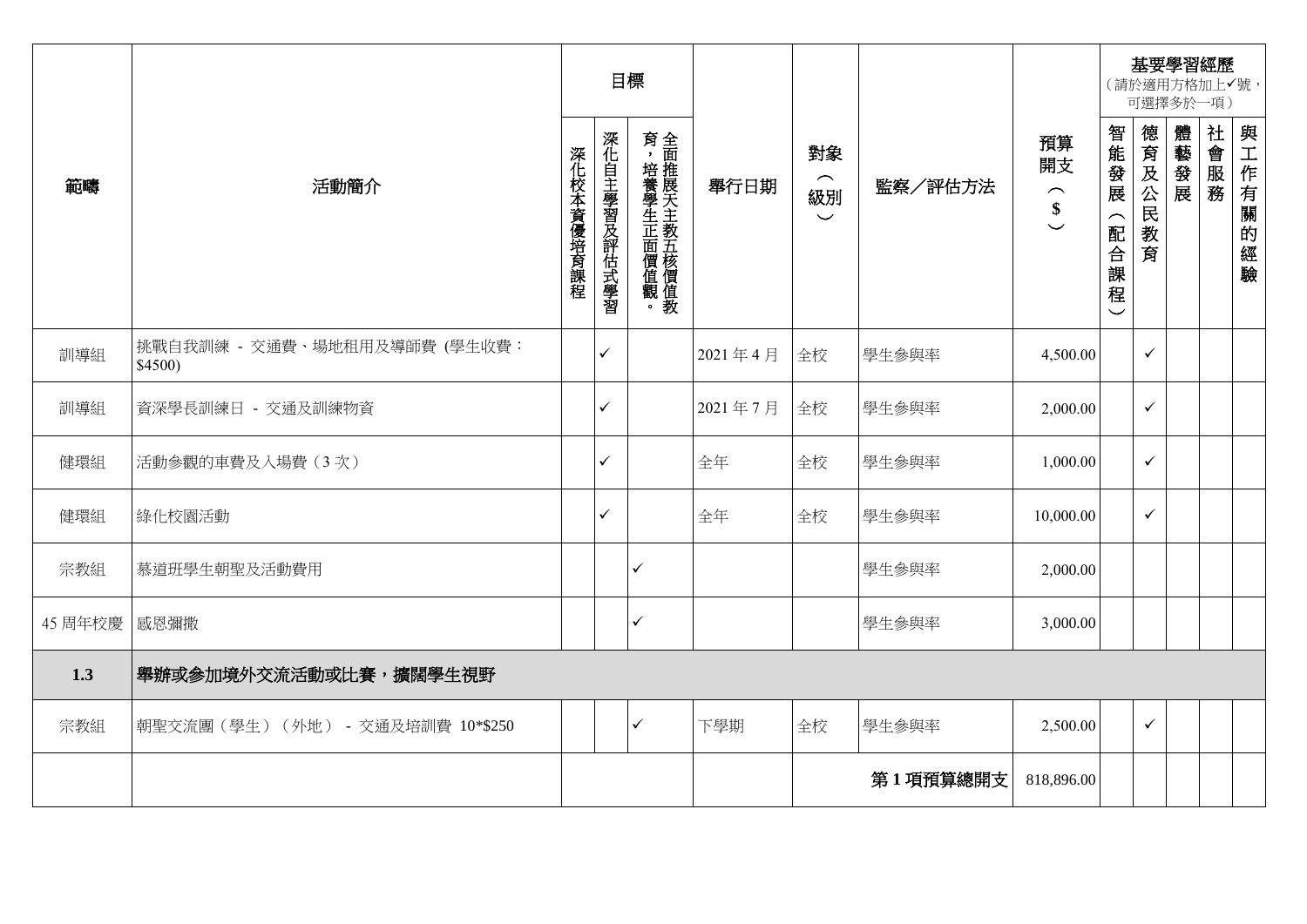| 範疇                                                    | 項目                                                    | 用途                                               | 預算開支(\$)  |  |  |  |  |
|-------------------------------------------------------|-------------------------------------------------------|--------------------------------------------------|-----------|--|--|--|--|
| 第2項                                                   | 購買推行全方位學習所需的設備、消耗品、學習資源                               |                                                  |           |  |  |  |  |
| 19/20 頒獎典禮                                            | 書券\$50x170人                                           | 學行優異獎書券                                          | 8,500.00  |  |  |  |  |
| 20/21 畢業典禮                                            | 書券\$100x36人                                           | 學行優異獎                                            | 3,600.00  |  |  |  |  |
| <b>Activity Section</b>                               | Red Cross use in Sports Day<br><b>First Aids kits</b> |                                                  | 500.00    |  |  |  |  |
| <b>Activity Section</b><br>Medals and Trophys         |                                                       | Interclass and interhouse sports<br>competitions | 4,000.00  |  |  |  |  |
| <b>Activity Section</b>                               | Banner                                                | <b>Bulletin Board Competition</b>                | 500.00    |  |  |  |  |
| Assessment Information and<br><b>Student Learning</b> | 學行優異獎書券: \$50x170人                                    | 上學期頒獎典禮                                          | 8,500.00  |  |  |  |  |
| Biology                                               | 添置水草、魚類、珊湖及器材,維持生態缸運作;<br>及為學生學習活動添置物料                | 實驗室生態水族生態缸用品                                     | 12,000.00 |  |  |  |  |
| Career                                                | 透過職業卡等遊戲令同學構圖未來路向                                     | 生涯規劃工具 / 遊戲                                      | 1,000.00  |  |  |  |  |
| English                                               | <b>English Speaking Days</b>                          | Materials and prizes                             | 4,000.00  |  |  |  |  |
| English                                               | <b>English Fun Days</b>                               | Materials and prizes                             | 3,000.00  |  |  |  |  |
| English                                               | F.2 Drama performance                                 | Costume, props and prizes                        | 800.00    |  |  |  |  |
| Moral and Civil<br>Education(MCE)                     | 校園清潔運動,宣傳物資,清潔用具、禮物                                   | 清潔運動                                             | 6,000.00  |  |  |  |  |
| Moral and Civil<br>Education(MCE)                     | 印製海報、橫額等                                              | Alpha Team                                       | 800.00    |  |  |  |  |
| <b>MUSIC</b>                                          | 社際歌唱比賽(第一、二、三名以及最喜歡歌唱獎)/午間音樂會                         | 獎盃、獎品、表演比賽用的消耗品                                  | 1,000.00  |  |  |  |  |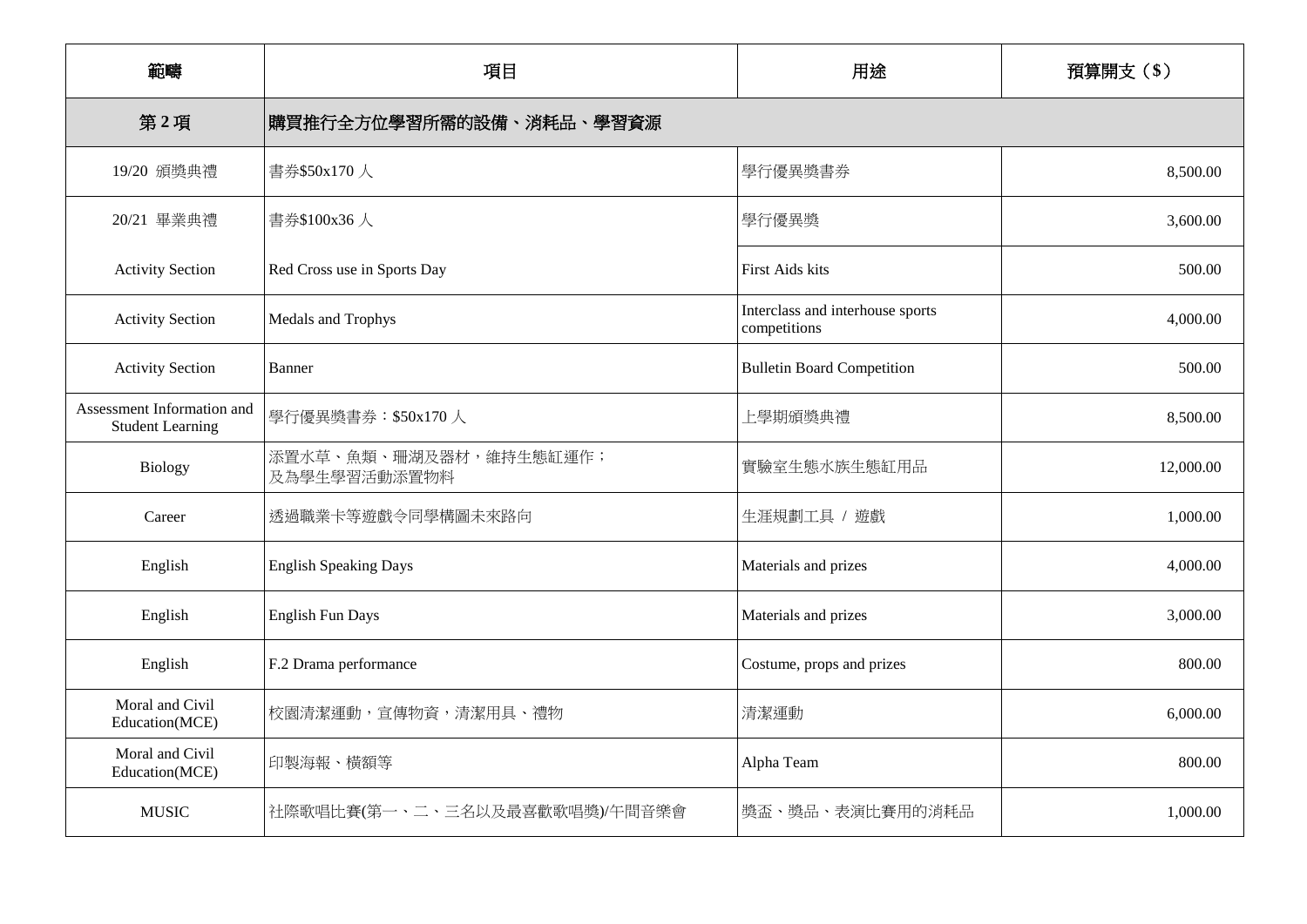| 範疇                 | 項目                                  | 用途                | 預算開支(\$)  |
|--------------------|-------------------------------------|-------------------|-----------|
| PHYSICAL EDUCATION | 18/19年己損毀 10 枝球拍                    | 羽球球拍 10枝          | 600.00    |
| PHYSICAL EDUCATION | 購買閃避盤2個                             | 閃避盤               | 316.00    |
| PHYSICAL EDUCATION | \$239.6 個 X10                       | 足球 10個            | 2,396.00  |
| PHYSICAL EDUCATION | \$200 個 X9                          | 低彈足球9個            | 1,800.00  |
| PHYSICAL EDUCATION | \$120 個 X10                         | 海綿足球\$120 X 10 個  | 1,200.00  |
| PHYSICAL EDUCATION | \$250 個 X10                         | 籃球 10個            | 2,500.00  |
| PHYSICAL EDUCATION | \$190X10                            | 跨欄欄架              | 1,900.00  |
| PHYSICAL EDUCATION | 標槍 (木枝)                             | 體重上課用品\$130 枝 X15 | 1950.00   |
| PHYSICAL EDUCATION | 標槍 (塑膠)                             | 體育上課用品\$70 枝 X 15 | 1050.00   |
| PHYSICAL EDUCATION | 膠圈                                  | 體育上課用品\$15個 X10   | 150.00    |
| PHYSICAL EDUCATION | 釘鞋                                  | 田徑訓練釘鞋\$500 一對 X4 | 2000.00   |
| PHYSICAL EDUCATION | 耐力跑計時                               | 電芯,計時器            | 100.00    |
| PHYSICAL EDUCATION | 體育上課用品 (購買2張) \$6000 X2 一,現有4張球桌已損壞 | 乒乓球桌              | 12,000.00 |
| PHYSICAL EDUCATION | 10盒 10 球乒乓球                         | 乒乓球               | 200.00    |
| PHYSICAL EDUCATION | 體育上課用品 \$22 塊 X 10                  | 乒乓球拍              | 220.00    |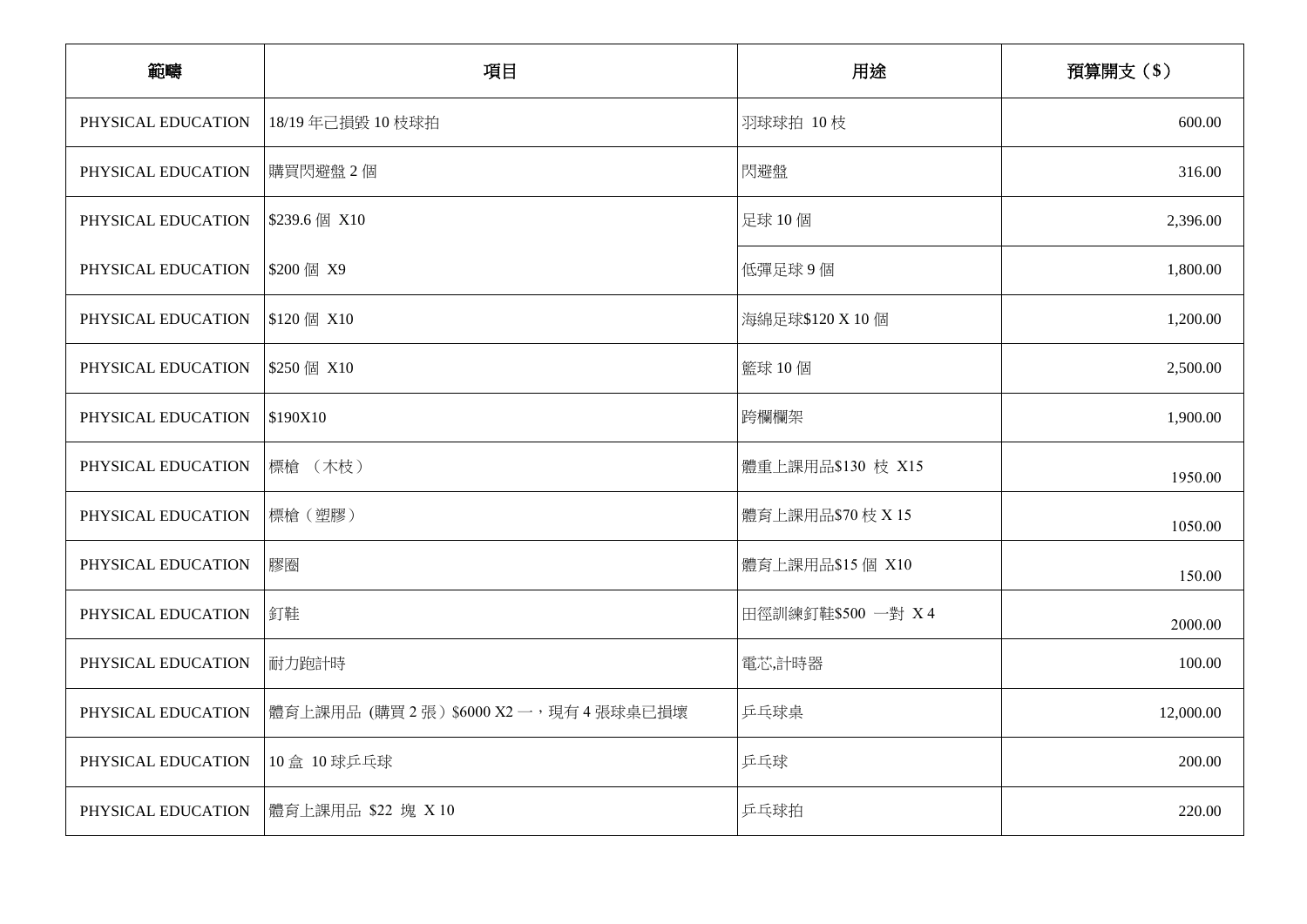| 範疇                 | 項目                                                            | 用途               | 預算開支 (\$) |
|--------------------|---------------------------------------------------------------|------------------|-----------|
| PHYSICAL EDUCATION | 2 枝以作清理場地                                                     | 乒乓球檢球網           | 160.00    |
| PHYSICAL EDUCATION | 10盒,6個一盒                                                      | 足毽               | 100.00    |
| PHYSICAL EDUCATION | DSE 教具 -構買人體模型                                                | DSE 教具           | 1,000.00  |
| PHYSICAL EDUCATION | 色帶 -體育上課用品\$5 X30                                             | 色帶               | 150.00    |
| PHYSICAL EDUCATION | 龍門 -體育上課用品\$300 X 6                                           | 龍門               | 1,800.00  |
| 人文週                | 展板                                                            | 人文資訊教育           | 300.00    |
| 中文                 | 中一至三 18本 中四至中五 15本<br>書券(金獎\$100x3 人=\$300)                   | 中文科獎勵閱讀計劃        | 300.00    |
| 中文                 | 中一至三 15本 中四至中五 12本<br>書券(銀獎\$80x5 人=\$400)                    | 中文科獎勵閱讀計劃        | 400.00    |
| 中文                 | 中一至三 12本 中四至中五 9本<br>書券(銅獎\$40x10 人=\$400)                    | 中文科獎勵閱讀計劃        | 400.00    |
| 中文                 | 每班禮物(20 班 X3 人) 即(60 份 X30 元)                                 | 每班三名優秀讀書報告       | 1,800.00  |
| 中文                 | 中二、中四及中六閱讀報告比賽得獎學生禮品。(冠軍100元書券<br>X3、亞軍 70元書券 X3、季軍 50元書券 X3) | 閱讀報告比賽           | 690.00    |
| 宗教組                | 小食文具全年10次及宗教大使每班每年八次入班活動及宗教與社會<br>訓練                          | 彌撒禮儀及宗教大使活動小禮物   | 2,500.00  |
| 宗教組                | 壁報、海報                                                         | 宗教宣傳物資,全年每班更換10張 | 3,000.00  |
| 校園攝影               | 相機袋                                                           |                  | 700.00    |
| 健環組                | 校内活動獎品                                                        | 校內活動             | 200.00    |